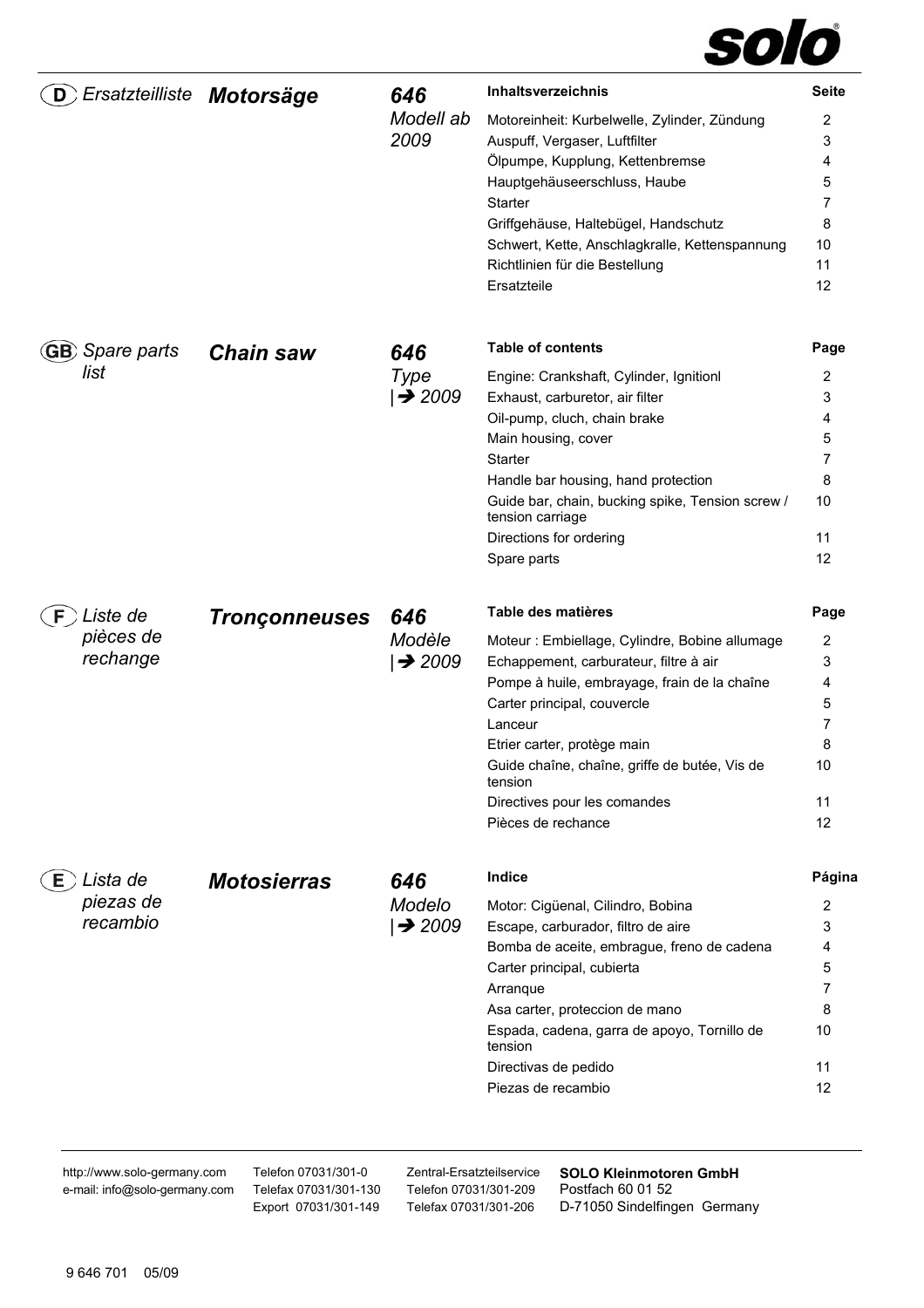

| Bild-Nr.<br>Pos.-No.<br>No.Pos.<br>Pos.-No. | Bestell-Nr.<br>Order-No.<br>No. de Cde<br>Ref.-Nr. | Menge<br>Quantity<br><b>Nombres</b><br>Cantidad | Motoreinheit: Kurbelwelle,<br>Zylinder, Zündung | Engine:<br>Crankshaft.<br><b>Cylinder, Ignition</b> | Moteur: Embiellage,<br><b>Cylindre, Bobine</b><br>allumage | Motor: Cigüenal,<br>Cilindro, Bobina |
|---------------------------------------------|----------------------------------------------------|-------------------------------------------------|-------------------------------------------------|-----------------------------------------------------|------------------------------------------------------------|--------------------------------------|
| $\mathbf{1}$                                | 21 00 925                                          | $\mathbf{1}$                                    | Motoreinheit<br>enth. $(-> 1 - 22)$             | Engine<br>incl. (-> 1 - 22                          | Moteur<br>y inclus $(-> 1 - 22)$                           | Motor<br>incl. $(-> 1 - 22)$         |
| $\overline{2}$                              | 21 00 930                                          | $\mathbf{1}$                                    | Kurbelgehäuse                                   | Crankcase                                           | Carter-moteur                                              | Carter cigüenal                      |
| $\overline{4}$                              | 00 50 102                                          | 1                                               | Kugellager 15x35x11 mm                          | <b>Ball bearing</b>                                 | Roulement à billes                                         | Coiinete de bolas                    |
| 5                                           | 00 54 220                                          | 1                                               | Wellendichtring 15x28x5 mm                      | Oil seal                                            | Joint spy                                                  | Reten                                |
| 6                                           | 22 00 620                                          | 1                                               | Kurbelwelle                                     | Crankshaft                                          | Embiellage                                                 | Cigüenal                             |
| $\overline{7}$                              | 22 00 323                                          | $\mathbf{1}$                                    | Kolben $\varnothing$ 42 mm                      | Piston                                              | Piston                                                     | Piston                               |
|                                             |                                                    |                                                 | enth. $(-2) - 10$                               | incl. $(-27 - 10)$                                  | y inclus (-> 7 - 10                                        | incl. (-> 7 - 10                     |
| 8                                           | 20 48 229                                          | $\overline{2}$                                  | Kolbenring 42x1,5 mm                            | Piston ring                                         | Segment                                                    | Anillo de piston                     |
| $\overline{9}$                              | 00 55 278                                          | $\overline{2}$                                  | Sprengring 9x0,8 mm                             | Ring                                                | Circlips d'axe de piston                                   | Anillo                               |
| 10 <sup>°</sup>                             | 20 31 117 25                                       | $\mathbf{1}$                                    | Kolbenbolzen 9/6x28 mm <- )                     | Piston pin <- )                                     | Axe de piston $\leq$ -)                                    | Bulon $\leq$ -)                      |
| 11                                          | 00 52 226                                          | 1                                               | Nadelkäfig 9x13x12 mm                           | Needle sleeve                                       | Douille                                                    | Casquillo                            |
| 12                                          | 20 61 528                                          | $\mathbf{1}$                                    | Dichtung Kurbelgehäuse                          | Gasket                                              | Joint                                                      | Junta                                |
| 13                                          | 0050188                                            | 1                                               | Kugellager 15x35x13mm                           | <b>Ball bearing</b>                                 | Roulement à billes                                         | Cojinete de bolas                    |
| $\overline{14}$                             | 00 54 251                                          | 1                                               | Wellendichtring 15x29,6x4 mm                    | Oil seal                                            | Joint spy                                                  | Reten                                |
| 15                                          | 00 55 136                                          | $\mathbf{1}$                                    | Sicherungsring 15x1 mm                          | Circlip                                             | Circlip                                                    | Anillo de seguridad                  |
| 16                                          | 00 18 339                                          | $\mathbf{1}$                                    | Zvlinderschraube M5x30 mm                       | Screw                                               | Vis                                                        | Tornillo                             |
| 17                                          | 00 18 337                                          | $\overline{2}$                                  | Zylinderschraube M5x20 mm                       | Screw                                               | Vis                                                        | Tornillo                             |
| 18                                          | 20 61 527                                          | $\mathbf{1}$                                    | Zylinderfußdichtung                             | Cylinder foot gasket                                | Joint de cylindre                                          | Junta del cilindro                   |
| 19                                          | 20 11 342                                          | $\mathbf 1$                                     | Nikasilzylinder Ø 42 mm                         | Cylinder                                            | Cylindre                                                   | Cilindro                             |
| 20                                          | 00 18 336                                          | 4                                               | Zylinderschraube M5x16 mm                       | Screw                                               | Vis                                                        | Tornillo                             |
| 21                                          | 23 00 888                                          | $\mathbf{1}$                                    | Zündkerze USR 4AC                               | Spark plug                                          | <b>Bougie</b>                                              | <b>Bujia</b>                         |
| $\overline{22}$                             | 28 00 656                                          | 1                                               | Dekoventil D 1,0 <- )                           | Deco-valve $\le$ -)                                 | Soupape decompression <- )                                 | Valvula <-)                          |
| 23                                          | 23 00 856                                          | $\mathbf{1}$                                    | Zündmodul Aoxin                                 | Ignition coil Aoxin                                 | <b>Bobine Aoxin</b>                                        | Bobina Aoxin                         |
|                                             |                                                    |                                                 | enth. (-> 23 - 26                               | incl. (-> 23 - 26                                   | y inclus (-> 23 - 26                                       | incl. (-> 23 - 26                    |
| 24                                          | 00 64 292                                          | 110 mm                                          | Schlauch 6x1 mm                                 | Hose                                                | Tuyau                                                      | Tubo                                 |
| 25                                          | 00 73 347                                          | $\mathbf 1$                                     | Kontaktfeder                                    | Contact spring                                      | Ressort de contact                                         | Resorte de contacto                  |
| 26                                          | 00 84 621                                          | $\mathbf 1$                                     | Zündkerzenstecker <-)                           | Spark plug cap <-)                                  | Capuchon de bougie <- )                                    | Terminal de bujia <-)                |
| 27                                          | 00 30 101                                          | $\mathbf{1}$                                    | Scheibe 4.3 mm                                  | Washer                                              | Rondelle                                                   | Arandela                             |
| 28                                          | 00 72 148                                          | 2                                               | Spannscheibe 4 mm                               | Tension spring                                      | Rondelle de tenison                                        | Arandela elastica                    |
| 29                                          | 00 10 574                                          | $\overline{2}$                                  | Zvlinderschraube M4x20 mm                       | Screw                                               | Vis                                                        | Tornillo                             |
| 30                                          | 00 84 876                                          | $\mathbf{1}$                                    | Kurzschlusskabel                                | Short circuit cable                                 | Câble                                                      | Cable cortocireuito                  |
| 31                                          | 00 66 455                                          | $\mathbf 1$                                     | Kabelband 98x2,5 mm                             | Cable band                                          | Frein de câble                                             | Cinta                                |
| 32                                          | 24 00 318                                          | $\mathbf 1$                                     | Lüfterrad                                       | Fan wheel                                           | Turbine                                                    | Turbina                              |
| 33                                          | 00 72 145                                          | 1                                               | Spannscheibe 8 mm                               | Tension spring                                      | Rondelle de tension                                        | Arandela elastica                    |
| $\overline{34}$                             | 00 20 145                                          | 1                                               | Sechskantmutter M8x1                            | Nut                                                 | Écrou                                                      | Tuerca                               |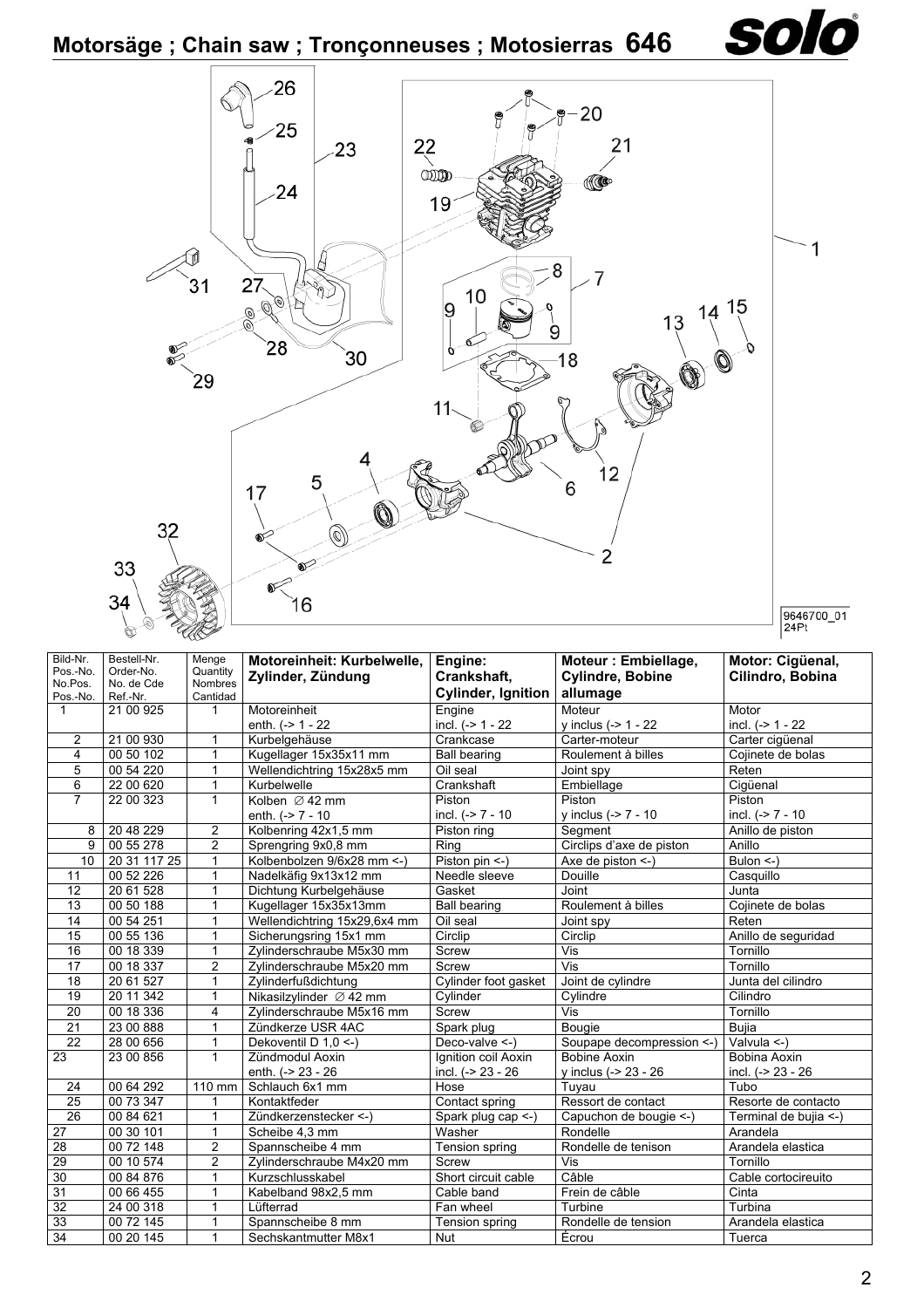

9646700\_02<br>24Pt

| Bild-Nr.<br>Pos.-No.<br>No.Pos.<br>Pos.-No. | Bestell-Nr.<br>Order-No.<br>No. de Cde<br>Ref.-Nr. | Menge<br>Quantity<br><b>Nombres</b><br>Cantidad | Auspuff, Vergaser, Luftfilter  | Exhaust,<br>carburetor, air<br>filter | Echappement,<br>carburateur, filtre à<br>air | Escape,<br>carburador, filtro<br>de aire |
|---------------------------------------------|----------------------------------------------------|-------------------------------------------------|--------------------------------|---------------------------------------|----------------------------------------------|------------------------------------------|
| 1                                           | 25 00 665 25                                       | 1                                               | Auspuff                        | Exhaust                               | Echappement                                  | Escape                                   |
| $\overline{2}$                              | 00 18 379                                          | $\overline{2}$                                  | Vierkantschraube M5x74 mm      | Screw                                 | Vis                                          | Tornillo                                 |
| 3                                           | 00 15 301                                          |                                                 | Stiftschraube M5x65 mm         | Screw                                 | Gouion                                       | Tornillo                                 |
| 4                                           | 20 43 652                                          | 1                                               | Luftleitblech                  | Air guide                             | Conduit d'air                                | Guia aire                                |
| 5                                           | 00 28 137                                          | 3                                               | Sechskantmutter M5             | Nut                                   | Écrou                                        | Tuerca                                   |
| 6                                           | 00 72 144                                          | 6                                               | Sicherungsscheibe 5 mm         | Tension washer                        | Rondelle de tension                          | Arandela elastica                        |
| $\overline{7}$                              | 20 61 476                                          | 1                                               | Auspuffdichtung 1,0 mm         | Muffler gasket                        | Joint amortisseur                            | Junta del escape                         |
| 8                                           | 00 71 153                                          | $\overline{2}$                                  | Federring 20                   | Spring ring                           | Bague ressort                                | Resorte                                  |
| 9                                           | 23 00 724                                          | 1                                               | Vergaserstutzen                | Manifold                              | Bride d'admission                            | Brida carburador                         |
|                                             |                                                    |                                                 | enth. $(-)$ 9 - 11             | incl. $(-59 - 11)$                    | y inclus $(-59 - 11)$                        | incl. (-> 9 - 11                         |
| 10                                          | 00 64 319                                          |                                                 | Schlauch 5x1.5                 | Hose                                  | Tuyau                                        | Tubo                                     |
| 11                                          | 60 63 322                                          | 1                                               | Verbindungsschlauch <- )       | Hose connection <- )                  | Raccord admission <-)                        | Tubo $\leq$ )                            |
| 12                                          | 20 61 477                                          | 1                                               | Vergaserstutzendichtung 0,5 mm | Manifold gasket                       | Joint d'admission                            | Junta carburador                         |
| 13                                          | 23 00 803                                          |                                                 | Vergaser, HDA 170              | Carburetor                            | Carburateur                                  | Carburador                               |
| 14                                          | 25 00 757                                          | $\mathbf{1}$                                    | Luftfilter, vollst             | Air filter                            | Filtre à air, compl.,                        | Filtro de aire.                          |
|                                             |                                                    |                                                 | enth. (-> 14 -18               | incl. (-> 14 -18                      | y inclus (-> 14 -18                          | incl. (-> 14 -18                         |
| 16                                          | 25 00 688                                          | $\mathbf 1$                                     | Luftfiltergehäuse Oberteil     | Filter lid                            | Chapeau filtre                               | Tapa de filtro                           |
| 17                                          | 20 74 946                                          | $\overline{2}$                                  | Klemmprofil 4x2x20             | Profile                               | Profil                                       | Perfil                                   |
| 18                                          | 27 00 322                                          | 1                                               | Primer <- )                    | Primer $\leq$ -)                      | Pompe d'amorcage <-)                         | Cabador <-)                              |
| 19                                          | 60 63 301                                          | 1                                               | Schlauchdurchführung           | Hose guide                            | Oeillet                                      | Ojete de tubo                            |
| 20                                          | 00 64 420                                          | 1                                               | Schlauch 3x1.5x95mm            | Hose                                  | Tuvau                                        | Tubo                                     |
| 21                                          | 28 00 352                                          |                                                 | Gasgestänge 1                  | Throttle linkage 1                    | Tringlerie des gaz 1                         | Varilla 1                                |
| 22                                          | 00 18 363                                          | $\overline{2}$                                  | Linsenschraube 5x20 mm         | Screw                                 | Vis                                          | Tornillo                                 |
| 23                                          | 00 30 108                                          | 1                                               | Scheibe 5,3 mm                 | Washer                                | Rondelle                                     | Arandela                                 |
| 24                                          | 00 64 407                                          | 35 mm                                           | Schlauch 2x1,5 mm              | Hose                                  | Tuvau                                        | Tubo                                     |
| $\overline{25}$                             | 00 34 201                                          | 2                                               | Sicherungsscheibe 5 mm         | <b>Tension washer</b>                 | Rondelle de tension                          | Arandela elastica                        |
| $\overline{26}$                             | 00 18 382                                          | $\overline{2}$                                  | Linsenschraube 5x55 mm         | Screw                                 | Vis                                          | Tornillo                                 |
| $\overline{27}$                             | 05 10 791                                          | 1                                               | Reparatursatz - Vergaser       | Repair-kit - carburetor               | Kit de réparation -<br>carburateur           | Juego de reparacion<br>- carburador      |

solo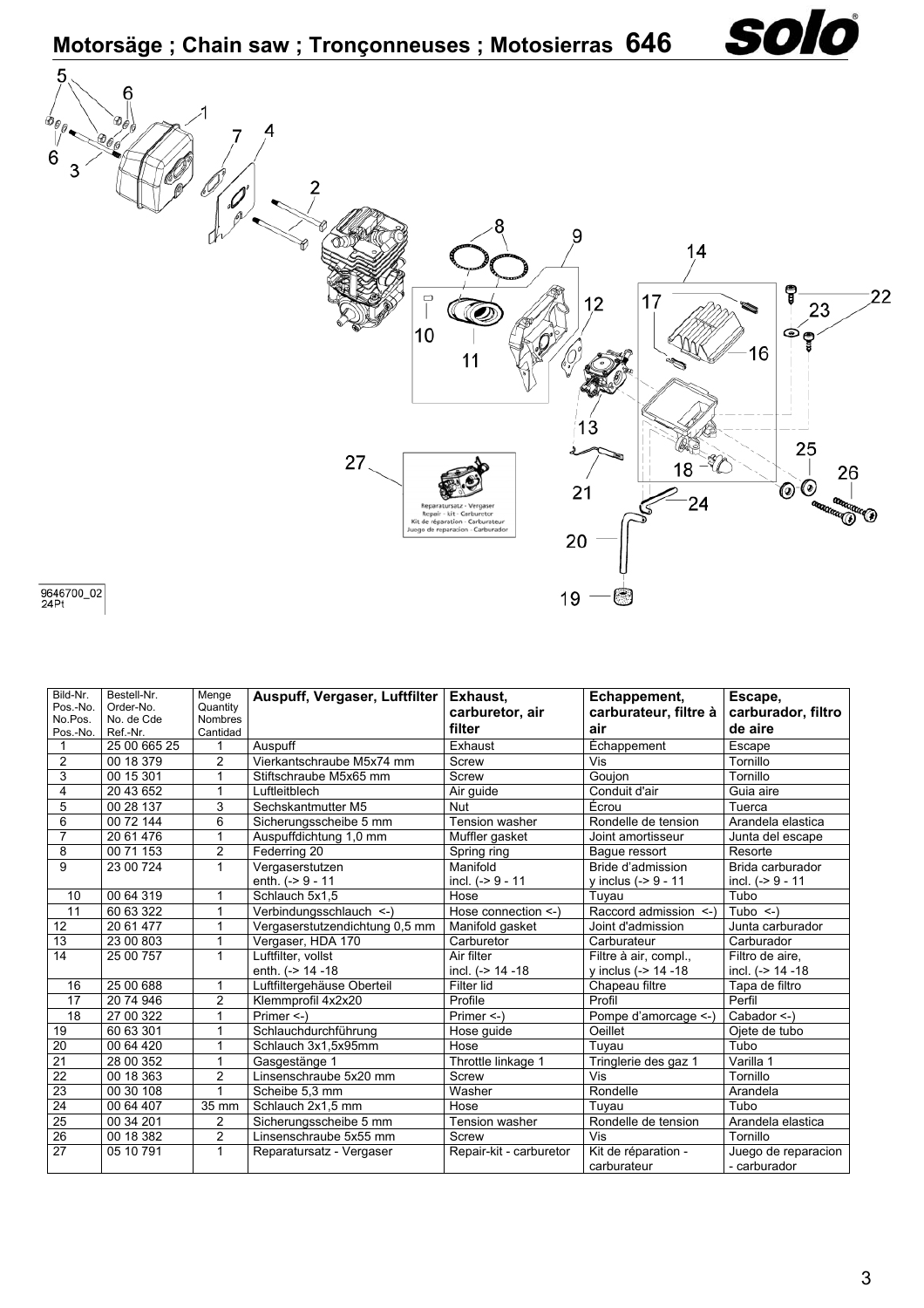

9646700\_03

| Bomba de aceite,<br>Pos.-No.<br>Quantity<br>Order-No.<br><b>Kettenbremse</b><br>chain brake<br>embrayage, frain de<br>embrague, freno de<br><b>Nombres</b><br>No.Pos.<br>No. de Cde<br>la chaîne<br>cadena<br>Cantidad<br>Pos.-No.<br>Ref.-Nr.<br>61 00 140<br>Carter principal<br>$\mathbf{1}$<br>Hauptgehäuse<br>Main housing<br>Carter principal<br>$\mathbf{1}$<br>enth. $(-2)$ 1, 2<br>incl. $(->1, 2)$<br>$v$ inclus ( $\geq 1$ , 2<br>incl. $(-2)$ 1, 2<br>2<br>00 40 188<br>Zylinderstift <-)<br>$Pin < -$<br>Goujon <-)<br>Perno $\leq$ -)<br>1<br>3<br>60 63 329<br>1<br>Ölschlauch 3.5x88 mm<br>Oil hose<br>Tubo de aceite<br>Tuyau d'huile<br>67 00 124<br>$\overline{4}$<br>1<br>Ölsieb<br>Oil strainer<br>Tamis à huile<br>Tamiz de aceite<br>5<br>$\mathbf{1}$<br>64 00 222<br>Ölpumpe<br>Juego bomba<br>Oil pump<br>Pompe à hulle<br>enth. $(-5 - 9)$<br>incl. $(-5 - 9)$<br>incl. $(-5 - 9)$<br>y inclus $(-5 - 9)$<br>60 31 996<br>Pump piston<br>Piston de la bomba<br>1<br>Pumpenkolben<br>Piston de la pompe<br>6<br>00 70 265<br>$\overline{7}$<br>Druckfeder 0,5x5,7x27<br>Spring<br>1<br>Ressort<br>Resorte<br>$\overline{2}$<br>00 31 529<br>8<br>Washer<br>Rondelle<br>Scheibe 8x5,1x0,5mm<br>Arandela<br>$\overline{9}$<br>$\mathbf{1}$<br>00 62 276<br>$O-Ring 4,7x1$ <-)<br>Anillo $\leq$ )<br>$O$ -ring $\leq$ -)<br>Joint torique <-)<br>$\overline{2}$<br>00 18 354<br>Linsenschraube 4x12 mm<br>Vis<br>Tornillo<br>10<br>Screw<br>Caoutchouc d'étanchéité<br>11<br>60 63 323<br>1<br>Seal<br>Dichtstück<br>Junta<br>12<br>$\mathbf{1}$<br>Pin<br>60 74 997 25<br>Hubstift 3x21,5<br>Goujon<br>Perno<br>13<br>1<br>00 62 256<br>$O$ -ring<br>Anillo<br>$O-Rinq 4x1.2$<br>Joint torique<br>00 46 145<br>Bolzen 2/5x31<br><b>Bolt</b><br>Axe de retenue<br>Perno<br>14<br>1<br>15<br>21 00 925<br>Engine<br>1<br>Motoreinheit<br>Moteur<br>Motor<br>16<br>$\mathbf{1}$<br>00 31 270<br>Washer<br>Scheibe 15x22x0,5 mm<br>Rondelle<br>Arandela<br>$\overline{17}$<br>60 74 976<br>1<br>Mitnehmerschnecke<br>Activator<br>Entraineur à vis<br>Activador<br>18<br>60 42 817<br>1<br>Scheibe 12x55x1 mm<br>Washer<br>Arandela<br>Rondelle<br>19<br>35 00 405<br>$\mathbf{1}$<br>Fliehkraftkupplung M12x1,25<br>Centrifugal clutch<br>Embrayage centrifugue<br>Embrague centriefugal<br>20<br>$\mathbf{1}$<br>00 52 257<br>Nadelkäfig 10x13x13 mm<br>Douille<br>Casquillo<br>Needle sleeve<br>$\overline{21}$<br>1<br>Cloche embrayage<br>35 00 362 25<br>Kupplungsglocke .325"<br>Clutch drum<br>Campana embrague<br>22<br>60 43 990<br>1<br>Schutzkappe<br>Capuchon de protection<br>Caperuza de protecc.<br>Protection cap<br>$\overline{23}$<br>1<br>00 55 104<br>Sicherungsscheibe 8 mm<br>Circlip<br>Safety washer<br>Seguro<br>Cinto del freno<br>24<br>62 00 131 25<br>1<br>Ruban frein<br><b>Bremsband</b><br>Brake band<br>$\overline{25}$<br>00 70 254<br>1<br>Druckfeder 1,6x10,2x56<br>Spring<br>Ressort<br>Resorte de presión<br>$\overline{26}$<br>63 00 208 25<br>1<br>Verstellung<br>Adjuster<br>Regulación<br>Réglage<br>$\overline{27}$<br>63 00 175 25<br>$\mathbf{1}$<br><b>Druckblech</b><br>Tôle<br>Pressure plate<br>Chapa de presión<br>28<br>00 70 253<br>Druckfeder 1.5x7x21.5<br>1<br>Spring<br>Ressort<br>Resorte<br>29<br>Brake band cover<br>Boîte ruban frein<br>Cubierta del cinta del freno<br>60 74 999<br>1<br>Bremsbandabdeckung<br>30<br>3<br>00 18 354<br>Linsenschraube 4x12 mm<br>Vis<br>Tornillo<br>Screw<br>31<br>60 11 728 25<br>1<br>Carter de chaîne<br>Chain guard<br>Cubierta espada<br>Schwertabdeckung<br>$\overline{32}$<br>00 69 788<br>1<br>Selbstklebeschild<br>Sticker<br>Autocollant<br>Adhesivo<br>$\overline{2}$<br>33<br>60 74 696<br>Patin<br>Gleitschuh<br>Guide shoe<br>Patin<br>$\overline{2}$<br>Sechskantmutter M8 |                 |             |       |                    |                  |                |        |
|--------------------------------------------------------------------------------------------------------------------------------------------------------------------------------------------------------------------------------------------------------------------------------------------------------------------------------------------------------------------------------------------------------------------------------------------------------------------------------------------------------------------------------------------------------------------------------------------------------------------------------------------------------------------------------------------------------------------------------------------------------------------------------------------------------------------------------------------------------------------------------------------------------------------------------------------------------------------------------------------------------------------------------------------------------------------------------------------------------------------------------------------------------------------------------------------------------------------------------------------------------------------------------------------------------------------------------------------------------------------------------------------------------------------------------------------------------------------------------------------------------------------------------------------------------------------------------------------------------------------------------------------------------------------------------------------------------------------------------------------------------------------------------------------------------------------------------------------------------------------------------------------------------------------------------------------------------------------------------------------------------------------------------------------------------------------------------------------------------------------------------------------------------------------------------------------------------------------------------------------------------------------------------------------------------------------------------------------------------------------------------------------------------------------------------------------------------------------------------------------------------------------------------------------------------------------------------------------------------------------------------------------------------------------------------------------------------------------------------------------------------------------------------------------------------------------------------------------------------------------------------------------------------------------------------------------------------------------------------------------------------------------------------------------------------------------------------------------------------------------------------------------------------------------------------------------------------------------------------------------------------------------------------------------------------------------------------------------------------------------------------------------------------------------------------------------------------------------------------------------------------------------------------------------------------------------------------------------------------------------------------------------------------------------------------------------------------------------------------------------------------------------------------------------------------------|-----------------|-------------|-------|--------------------|------------------|----------------|--------|
|                                                                                                                                                                                                                                                                                                                                                                                                                                                                                                                                                                                                                                                                                                                                                                                                                                                                                                                                                                                                                                                                                                                                                                                                                                                                                                                                                                                                                                                                                                                                                                                                                                                                                                                                                                                                                                                                                                                                                                                                                                                                                                                                                                                                                                                                                                                                                                                                                                                                                                                                                                                                                                                                                                                                                                                                                                                                                                                                                                                                                                                                                                                                                                                                                                                                                                                                                                                                                                                                                                                                                                                                                                                                                                                                                                                                              | Bild-Nr.        | Bestell-Nr. | Menge | Ölpumpe, Kupplung, | Oil-pump, cluch, | Pompe à huile, |        |
|                                                                                                                                                                                                                                                                                                                                                                                                                                                                                                                                                                                                                                                                                                                                                                                                                                                                                                                                                                                                                                                                                                                                                                                                                                                                                                                                                                                                                                                                                                                                                                                                                                                                                                                                                                                                                                                                                                                                                                                                                                                                                                                                                                                                                                                                                                                                                                                                                                                                                                                                                                                                                                                                                                                                                                                                                                                                                                                                                                                                                                                                                                                                                                                                                                                                                                                                                                                                                                                                                                                                                                                                                                                                                                                                                                                                              |                 |             |       |                    |                  |                |        |
|                                                                                                                                                                                                                                                                                                                                                                                                                                                                                                                                                                                                                                                                                                                                                                                                                                                                                                                                                                                                                                                                                                                                                                                                                                                                                                                                                                                                                                                                                                                                                                                                                                                                                                                                                                                                                                                                                                                                                                                                                                                                                                                                                                                                                                                                                                                                                                                                                                                                                                                                                                                                                                                                                                                                                                                                                                                                                                                                                                                                                                                                                                                                                                                                                                                                                                                                                                                                                                                                                                                                                                                                                                                                                                                                                                                                              |                 |             |       |                    |                  |                |        |
|                                                                                                                                                                                                                                                                                                                                                                                                                                                                                                                                                                                                                                                                                                                                                                                                                                                                                                                                                                                                                                                                                                                                                                                                                                                                                                                                                                                                                                                                                                                                                                                                                                                                                                                                                                                                                                                                                                                                                                                                                                                                                                                                                                                                                                                                                                                                                                                                                                                                                                                                                                                                                                                                                                                                                                                                                                                                                                                                                                                                                                                                                                                                                                                                                                                                                                                                                                                                                                                                                                                                                                                                                                                                                                                                                                                                              |                 |             |       |                    |                  |                |        |
|                                                                                                                                                                                                                                                                                                                                                                                                                                                                                                                                                                                                                                                                                                                                                                                                                                                                                                                                                                                                                                                                                                                                                                                                                                                                                                                                                                                                                                                                                                                                                                                                                                                                                                                                                                                                                                                                                                                                                                                                                                                                                                                                                                                                                                                                                                                                                                                                                                                                                                                                                                                                                                                                                                                                                                                                                                                                                                                                                                                                                                                                                                                                                                                                                                                                                                                                                                                                                                                                                                                                                                                                                                                                                                                                                                                                              |                 |             |       |                    |                  |                |        |
|                                                                                                                                                                                                                                                                                                                                                                                                                                                                                                                                                                                                                                                                                                                                                                                                                                                                                                                                                                                                                                                                                                                                                                                                                                                                                                                                                                                                                                                                                                                                                                                                                                                                                                                                                                                                                                                                                                                                                                                                                                                                                                                                                                                                                                                                                                                                                                                                                                                                                                                                                                                                                                                                                                                                                                                                                                                                                                                                                                                                                                                                                                                                                                                                                                                                                                                                                                                                                                                                                                                                                                                                                                                                                                                                                                                                              |                 |             |       |                    |                  |                |        |
|                                                                                                                                                                                                                                                                                                                                                                                                                                                                                                                                                                                                                                                                                                                                                                                                                                                                                                                                                                                                                                                                                                                                                                                                                                                                                                                                                                                                                                                                                                                                                                                                                                                                                                                                                                                                                                                                                                                                                                                                                                                                                                                                                                                                                                                                                                                                                                                                                                                                                                                                                                                                                                                                                                                                                                                                                                                                                                                                                                                                                                                                                                                                                                                                                                                                                                                                                                                                                                                                                                                                                                                                                                                                                                                                                                                                              |                 |             |       |                    |                  |                |        |
|                                                                                                                                                                                                                                                                                                                                                                                                                                                                                                                                                                                                                                                                                                                                                                                                                                                                                                                                                                                                                                                                                                                                                                                                                                                                                                                                                                                                                                                                                                                                                                                                                                                                                                                                                                                                                                                                                                                                                                                                                                                                                                                                                                                                                                                                                                                                                                                                                                                                                                                                                                                                                                                                                                                                                                                                                                                                                                                                                                                                                                                                                                                                                                                                                                                                                                                                                                                                                                                                                                                                                                                                                                                                                                                                                                                                              |                 |             |       |                    |                  |                |        |
|                                                                                                                                                                                                                                                                                                                                                                                                                                                                                                                                                                                                                                                                                                                                                                                                                                                                                                                                                                                                                                                                                                                                                                                                                                                                                                                                                                                                                                                                                                                                                                                                                                                                                                                                                                                                                                                                                                                                                                                                                                                                                                                                                                                                                                                                                                                                                                                                                                                                                                                                                                                                                                                                                                                                                                                                                                                                                                                                                                                                                                                                                                                                                                                                                                                                                                                                                                                                                                                                                                                                                                                                                                                                                                                                                                                                              |                 |             |       |                    |                  |                |        |
|                                                                                                                                                                                                                                                                                                                                                                                                                                                                                                                                                                                                                                                                                                                                                                                                                                                                                                                                                                                                                                                                                                                                                                                                                                                                                                                                                                                                                                                                                                                                                                                                                                                                                                                                                                                                                                                                                                                                                                                                                                                                                                                                                                                                                                                                                                                                                                                                                                                                                                                                                                                                                                                                                                                                                                                                                                                                                                                                                                                                                                                                                                                                                                                                                                                                                                                                                                                                                                                                                                                                                                                                                                                                                                                                                                                                              |                 |             |       |                    |                  |                |        |
|                                                                                                                                                                                                                                                                                                                                                                                                                                                                                                                                                                                                                                                                                                                                                                                                                                                                                                                                                                                                                                                                                                                                                                                                                                                                                                                                                                                                                                                                                                                                                                                                                                                                                                                                                                                                                                                                                                                                                                                                                                                                                                                                                                                                                                                                                                                                                                                                                                                                                                                                                                                                                                                                                                                                                                                                                                                                                                                                                                                                                                                                                                                                                                                                                                                                                                                                                                                                                                                                                                                                                                                                                                                                                                                                                                                                              |                 |             |       |                    |                  |                |        |
|                                                                                                                                                                                                                                                                                                                                                                                                                                                                                                                                                                                                                                                                                                                                                                                                                                                                                                                                                                                                                                                                                                                                                                                                                                                                                                                                                                                                                                                                                                                                                                                                                                                                                                                                                                                                                                                                                                                                                                                                                                                                                                                                                                                                                                                                                                                                                                                                                                                                                                                                                                                                                                                                                                                                                                                                                                                                                                                                                                                                                                                                                                                                                                                                                                                                                                                                                                                                                                                                                                                                                                                                                                                                                                                                                                                                              |                 |             |       |                    |                  |                |        |
|                                                                                                                                                                                                                                                                                                                                                                                                                                                                                                                                                                                                                                                                                                                                                                                                                                                                                                                                                                                                                                                                                                                                                                                                                                                                                                                                                                                                                                                                                                                                                                                                                                                                                                                                                                                                                                                                                                                                                                                                                                                                                                                                                                                                                                                                                                                                                                                                                                                                                                                                                                                                                                                                                                                                                                                                                                                                                                                                                                                                                                                                                                                                                                                                                                                                                                                                                                                                                                                                                                                                                                                                                                                                                                                                                                                                              |                 |             |       |                    |                  |                |        |
|                                                                                                                                                                                                                                                                                                                                                                                                                                                                                                                                                                                                                                                                                                                                                                                                                                                                                                                                                                                                                                                                                                                                                                                                                                                                                                                                                                                                                                                                                                                                                                                                                                                                                                                                                                                                                                                                                                                                                                                                                                                                                                                                                                                                                                                                                                                                                                                                                                                                                                                                                                                                                                                                                                                                                                                                                                                                                                                                                                                                                                                                                                                                                                                                                                                                                                                                                                                                                                                                                                                                                                                                                                                                                                                                                                                                              |                 |             |       |                    |                  |                |        |
|                                                                                                                                                                                                                                                                                                                                                                                                                                                                                                                                                                                                                                                                                                                                                                                                                                                                                                                                                                                                                                                                                                                                                                                                                                                                                                                                                                                                                                                                                                                                                                                                                                                                                                                                                                                                                                                                                                                                                                                                                                                                                                                                                                                                                                                                                                                                                                                                                                                                                                                                                                                                                                                                                                                                                                                                                                                                                                                                                                                                                                                                                                                                                                                                                                                                                                                                                                                                                                                                                                                                                                                                                                                                                                                                                                                                              |                 |             |       |                    |                  |                |        |
|                                                                                                                                                                                                                                                                                                                                                                                                                                                                                                                                                                                                                                                                                                                                                                                                                                                                                                                                                                                                                                                                                                                                                                                                                                                                                                                                                                                                                                                                                                                                                                                                                                                                                                                                                                                                                                                                                                                                                                                                                                                                                                                                                                                                                                                                                                                                                                                                                                                                                                                                                                                                                                                                                                                                                                                                                                                                                                                                                                                                                                                                                                                                                                                                                                                                                                                                                                                                                                                                                                                                                                                                                                                                                                                                                                                                              |                 |             |       |                    |                  |                |        |
|                                                                                                                                                                                                                                                                                                                                                                                                                                                                                                                                                                                                                                                                                                                                                                                                                                                                                                                                                                                                                                                                                                                                                                                                                                                                                                                                                                                                                                                                                                                                                                                                                                                                                                                                                                                                                                                                                                                                                                                                                                                                                                                                                                                                                                                                                                                                                                                                                                                                                                                                                                                                                                                                                                                                                                                                                                                                                                                                                                                                                                                                                                                                                                                                                                                                                                                                                                                                                                                                                                                                                                                                                                                                                                                                                                                                              |                 |             |       |                    |                  |                |        |
|                                                                                                                                                                                                                                                                                                                                                                                                                                                                                                                                                                                                                                                                                                                                                                                                                                                                                                                                                                                                                                                                                                                                                                                                                                                                                                                                                                                                                                                                                                                                                                                                                                                                                                                                                                                                                                                                                                                                                                                                                                                                                                                                                                                                                                                                                                                                                                                                                                                                                                                                                                                                                                                                                                                                                                                                                                                                                                                                                                                                                                                                                                                                                                                                                                                                                                                                                                                                                                                                                                                                                                                                                                                                                                                                                                                                              |                 |             |       |                    |                  |                |        |
|                                                                                                                                                                                                                                                                                                                                                                                                                                                                                                                                                                                                                                                                                                                                                                                                                                                                                                                                                                                                                                                                                                                                                                                                                                                                                                                                                                                                                                                                                                                                                                                                                                                                                                                                                                                                                                                                                                                                                                                                                                                                                                                                                                                                                                                                                                                                                                                                                                                                                                                                                                                                                                                                                                                                                                                                                                                                                                                                                                                                                                                                                                                                                                                                                                                                                                                                                                                                                                                                                                                                                                                                                                                                                                                                                                                                              |                 |             |       |                    |                  |                |        |
|                                                                                                                                                                                                                                                                                                                                                                                                                                                                                                                                                                                                                                                                                                                                                                                                                                                                                                                                                                                                                                                                                                                                                                                                                                                                                                                                                                                                                                                                                                                                                                                                                                                                                                                                                                                                                                                                                                                                                                                                                                                                                                                                                                                                                                                                                                                                                                                                                                                                                                                                                                                                                                                                                                                                                                                                                                                                                                                                                                                                                                                                                                                                                                                                                                                                                                                                                                                                                                                                                                                                                                                                                                                                                                                                                                                                              |                 |             |       |                    |                  |                |        |
|                                                                                                                                                                                                                                                                                                                                                                                                                                                                                                                                                                                                                                                                                                                                                                                                                                                                                                                                                                                                                                                                                                                                                                                                                                                                                                                                                                                                                                                                                                                                                                                                                                                                                                                                                                                                                                                                                                                                                                                                                                                                                                                                                                                                                                                                                                                                                                                                                                                                                                                                                                                                                                                                                                                                                                                                                                                                                                                                                                                                                                                                                                                                                                                                                                                                                                                                                                                                                                                                                                                                                                                                                                                                                                                                                                                                              |                 |             |       |                    |                  |                |        |
|                                                                                                                                                                                                                                                                                                                                                                                                                                                                                                                                                                                                                                                                                                                                                                                                                                                                                                                                                                                                                                                                                                                                                                                                                                                                                                                                                                                                                                                                                                                                                                                                                                                                                                                                                                                                                                                                                                                                                                                                                                                                                                                                                                                                                                                                                                                                                                                                                                                                                                                                                                                                                                                                                                                                                                                                                                                                                                                                                                                                                                                                                                                                                                                                                                                                                                                                                                                                                                                                                                                                                                                                                                                                                                                                                                                                              |                 |             |       |                    |                  |                |        |
|                                                                                                                                                                                                                                                                                                                                                                                                                                                                                                                                                                                                                                                                                                                                                                                                                                                                                                                                                                                                                                                                                                                                                                                                                                                                                                                                                                                                                                                                                                                                                                                                                                                                                                                                                                                                                                                                                                                                                                                                                                                                                                                                                                                                                                                                                                                                                                                                                                                                                                                                                                                                                                                                                                                                                                                                                                                                                                                                                                                                                                                                                                                                                                                                                                                                                                                                                                                                                                                                                                                                                                                                                                                                                                                                                                                                              |                 |             |       |                    |                  |                |        |
|                                                                                                                                                                                                                                                                                                                                                                                                                                                                                                                                                                                                                                                                                                                                                                                                                                                                                                                                                                                                                                                                                                                                                                                                                                                                                                                                                                                                                                                                                                                                                                                                                                                                                                                                                                                                                                                                                                                                                                                                                                                                                                                                                                                                                                                                                                                                                                                                                                                                                                                                                                                                                                                                                                                                                                                                                                                                                                                                                                                                                                                                                                                                                                                                                                                                                                                                                                                                                                                                                                                                                                                                                                                                                                                                                                                                              |                 |             |       |                    |                  |                |        |
|                                                                                                                                                                                                                                                                                                                                                                                                                                                                                                                                                                                                                                                                                                                                                                                                                                                                                                                                                                                                                                                                                                                                                                                                                                                                                                                                                                                                                                                                                                                                                                                                                                                                                                                                                                                                                                                                                                                                                                                                                                                                                                                                                                                                                                                                                                                                                                                                                                                                                                                                                                                                                                                                                                                                                                                                                                                                                                                                                                                                                                                                                                                                                                                                                                                                                                                                                                                                                                                                                                                                                                                                                                                                                                                                                                                                              |                 |             |       |                    |                  |                |        |
|                                                                                                                                                                                                                                                                                                                                                                                                                                                                                                                                                                                                                                                                                                                                                                                                                                                                                                                                                                                                                                                                                                                                                                                                                                                                                                                                                                                                                                                                                                                                                                                                                                                                                                                                                                                                                                                                                                                                                                                                                                                                                                                                                                                                                                                                                                                                                                                                                                                                                                                                                                                                                                                                                                                                                                                                                                                                                                                                                                                                                                                                                                                                                                                                                                                                                                                                                                                                                                                                                                                                                                                                                                                                                                                                                                                                              |                 |             |       |                    |                  |                |        |
|                                                                                                                                                                                                                                                                                                                                                                                                                                                                                                                                                                                                                                                                                                                                                                                                                                                                                                                                                                                                                                                                                                                                                                                                                                                                                                                                                                                                                                                                                                                                                                                                                                                                                                                                                                                                                                                                                                                                                                                                                                                                                                                                                                                                                                                                                                                                                                                                                                                                                                                                                                                                                                                                                                                                                                                                                                                                                                                                                                                                                                                                                                                                                                                                                                                                                                                                                                                                                                                                                                                                                                                                                                                                                                                                                                                                              |                 |             |       |                    |                  |                |        |
|                                                                                                                                                                                                                                                                                                                                                                                                                                                                                                                                                                                                                                                                                                                                                                                                                                                                                                                                                                                                                                                                                                                                                                                                                                                                                                                                                                                                                                                                                                                                                                                                                                                                                                                                                                                                                                                                                                                                                                                                                                                                                                                                                                                                                                                                                                                                                                                                                                                                                                                                                                                                                                                                                                                                                                                                                                                                                                                                                                                                                                                                                                                                                                                                                                                                                                                                                                                                                                                                                                                                                                                                                                                                                                                                                                                                              |                 |             |       |                    |                  |                |        |
|                                                                                                                                                                                                                                                                                                                                                                                                                                                                                                                                                                                                                                                                                                                                                                                                                                                                                                                                                                                                                                                                                                                                                                                                                                                                                                                                                                                                                                                                                                                                                                                                                                                                                                                                                                                                                                                                                                                                                                                                                                                                                                                                                                                                                                                                                                                                                                                                                                                                                                                                                                                                                                                                                                                                                                                                                                                                                                                                                                                                                                                                                                                                                                                                                                                                                                                                                                                                                                                                                                                                                                                                                                                                                                                                                                                                              |                 |             |       |                    |                  |                |        |
|                                                                                                                                                                                                                                                                                                                                                                                                                                                                                                                                                                                                                                                                                                                                                                                                                                                                                                                                                                                                                                                                                                                                                                                                                                                                                                                                                                                                                                                                                                                                                                                                                                                                                                                                                                                                                                                                                                                                                                                                                                                                                                                                                                                                                                                                                                                                                                                                                                                                                                                                                                                                                                                                                                                                                                                                                                                                                                                                                                                                                                                                                                                                                                                                                                                                                                                                                                                                                                                                                                                                                                                                                                                                                                                                                                                                              |                 |             |       |                    |                  |                |        |
|                                                                                                                                                                                                                                                                                                                                                                                                                                                                                                                                                                                                                                                                                                                                                                                                                                                                                                                                                                                                                                                                                                                                                                                                                                                                                                                                                                                                                                                                                                                                                                                                                                                                                                                                                                                                                                                                                                                                                                                                                                                                                                                                                                                                                                                                                                                                                                                                                                                                                                                                                                                                                                                                                                                                                                                                                                                                                                                                                                                                                                                                                                                                                                                                                                                                                                                                                                                                                                                                                                                                                                                                                                                                                                                                                                                                              |                 |             |       |                    |                  |                |        |
|                                                                                                                                                                                                                                                                                                                                                                                                                                                                                                                                                                                                                                                                                                                                                                                                                                                                                                                                                                                                                                                                                                                                                                                                                                                                                                                                                                                                                                                                                                                                                                                                                                                                                                                                                                                                                                                                                                                                                                                                                                                                                                                                                                                                                                                                                                                                                                                                                                                                                                                                                                                                                                                                                                                                                                                                                                                                                                                                                                                                                                                                                                                                                                                                                                                                                                                                                                                                                                                                                                                                                                                                                                                                                                                                                                                                              |                 |             |       |                    |                  |                |        |
|                                                                                                                                                                                                                                                                                                                                                                                                                                                                                                                                                                                                                                                                                                                                                                                                                                                                                                                                                                                                                                                                                                                                                                                                                                                                                                                                                                                                                                                                                                                                                                                                                                                                                                                                                                                                                                                                                                                                                                                                                                                                                                                                                                                                                                                                                                                                                                                                                                                                                                                                                                                                                                                                                                                                                                                                                                                                                                                                                                                                                                                                                                                                                                                                                                                                                                                                                                                                                                                                                                                                                                                                                                                                                                                                                                                                              |                 |             |       |                    |                  |                |        |
|                                                                                                                                                                                                                                                                                                                                                                                                                                                                                                                                                                                                                                                                                                                                                                                                                                                                                                                                                                                                                                                                                                                                                                                                                                                                                                                                                                                                                                                                                                                                                                                                                                                                                                                                                                                                                                                                                                                                                                                                                                                                                                                                                                                                                                                                                                                                                                                                                                                                                                                                                                                                                                                                                                                                                                                                                                                                                                                                                                                                                                                                                                                                                                                                                                                                                                                                                                                                                                                                                                                                                                                                                                                                                                                                                                                                              |                 |             |       |                    |                  |                |        |
|                                                                                                                                                                                                                                                                                                                                                                                                                                                                                                                                                                                                                                                                                                                                                                                                                                                                                                                                                                                                                                                                                                                                                                                                                                                                                                                                                                                                                                                                                                                                                                                                                                                                                                                                                                                                                                                                                                                                                                                                                                                                                                                                                                                                                                                                                                                                                                                                                                                                                                                                                                                                                                                                                                                                                                                                                                                                                                                                                                                                                                                                                                                                                                                                                                                                                                                                                                                                                                                                                                                                                                                                                                                                                                                                                                                                              |                 |             |       |                    |                  |                |        |
|                                                                                                                                                                                                                                                                                                                                                                                                                                                                                                                                                                                                                                                                                                                                                                                                                                                                                                                                                                                                                                                                                                                                                                                                                                                                                                                                                                                                                                                                                                                                                                                                                                                                                                                                                                                                                                                                                                                                                                                                                                                                                                                                                                                                                                                                                                                                                                                                                                                                                                                                                                                                                                                                                                                                                                                                                                                                                                                                                                                                                                                                                                                                                                                                                                                                                                                                                                                                                                                                                                                                                                                                                                                                                                                                                                                                              |                 |             |       |                    |                  |                |        |
|                                                                                                                                                                                                                                                                                                                                                                                                                                                                                                                                                                                                                                                                                                                                                                                                                                                                                                                                                                                                                                                                                                                                                                                                                                                                                                                                                                                                                                                                                                                                                                                                                                                                                                                                                                                                                                                                                                                                                                                                                                                                                                                                                                                                                                                                                                                                                                                                                                                                                                                                                                                                                                                                                                                                                                                                                                                                                                                                                                                                                                                                                                                                                                                                                                                                                                                                                                                                                                                                                                                                                                                                                                                                                                                                                                                                              |                 |             |       |                    |                  |                |        |
|                                                                                                                                                                                                                                                                                                                                                                                                                                                                                                                                                                                                                                                                                                                                                                                                                                                                                                                                                                                                                                                                                                                                                                                                                                                                                                                                                                                                                                                                                                                                                                                                                                                                                                                                                                                                                                                                                                                                                                                                                                                                                                                                                                                                                                                                                                                                                                                                                                                                                                                                                                                                                                                                                                                                                                                                                                                                                                                                                                                                                                                                                                                                                                                                                                                                                                                                                                                                                                                                                                                                                                                                                                                                                                                                                                                                              |                 |             |       |                    |                  |                |        |
|                                                                                                                                                                                                                                                                                                                                                                                                                                                                                                                                                                                                                                                                                                                                                                                                                                                                                                                                                                                                                                                                                                                                                                                                                                                                                                                                                                                                                                                                                                                                                                                                                                                                                                                                                                                                                                                                                                                                                                                                                                                                                                                                                                                                                                                                                                                                                                                                                                                                                                                                                                                                                                                                                                                                                                                                                                                                                                                                                                                                                                                                                                                                                                                                                                                                                                                                                                                                                                                                                                                                                                                                                                                                                                                                                                                                              |                 |             |       |                    |                  |                |        |
|                                                                                                                                                                                                                                                                                                                                                                                                                                                                                                                                                                                                                                                                                                                                                                                                                                                                                                                                                                                                                                                                                                                                                                                                                                                                                                                                                                                                                                                                                                                                                                                                                                                                                                                                                                                                                                                                                                                                                                                                                                                                                                                                                                                                                                                                                                                                                                                                                                                                                                                                                                                                                                                                                                                                                                                                                                                                                                                                                                                                                                                                                                                                                                                                                                                                                                                                                                                                                                                                                                                                                                                                                                                                                                                                                                                                              | $\overline{34}$ | 00 20 214   |       |                    | Nut              | Écrou          | Tuerca |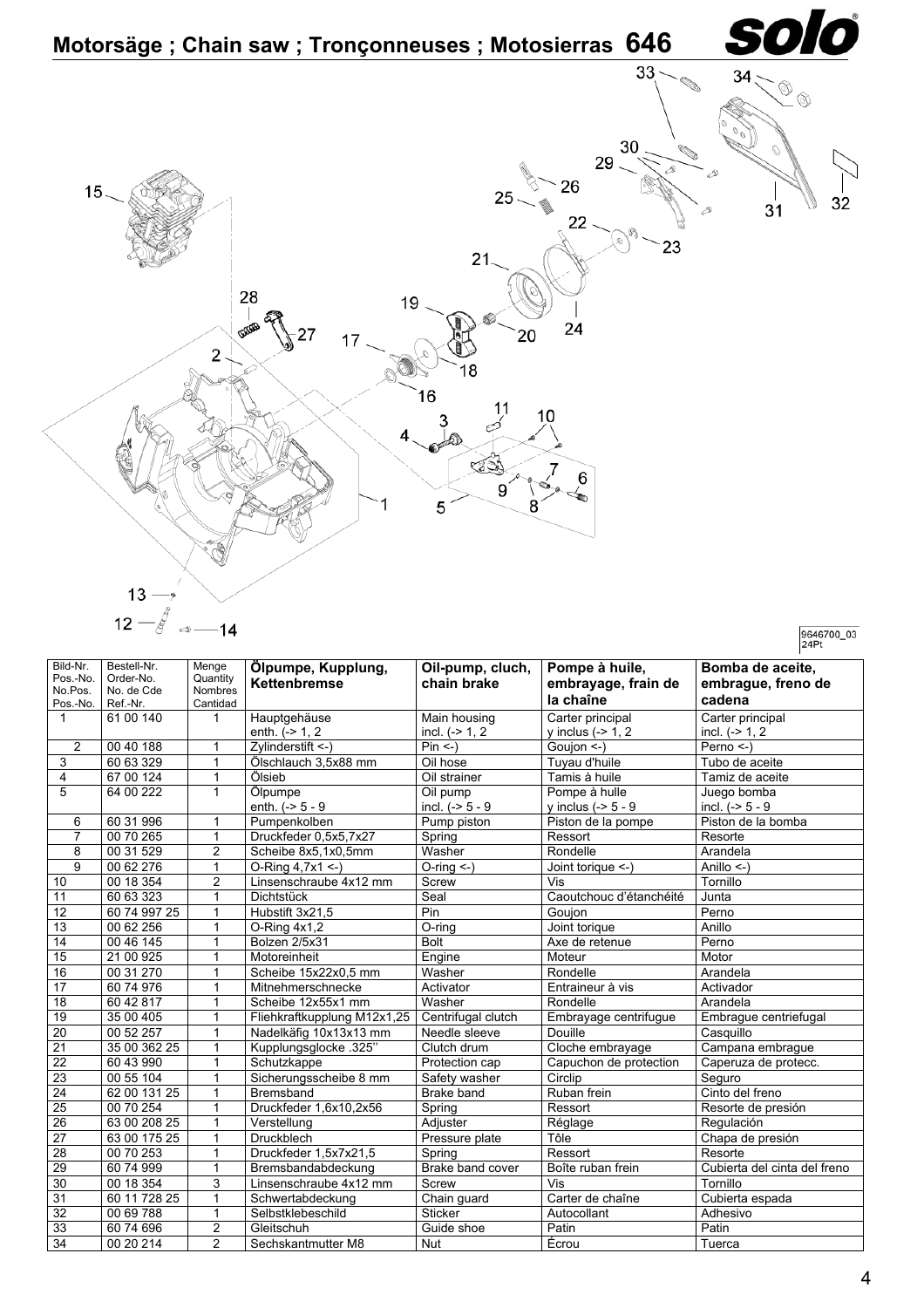

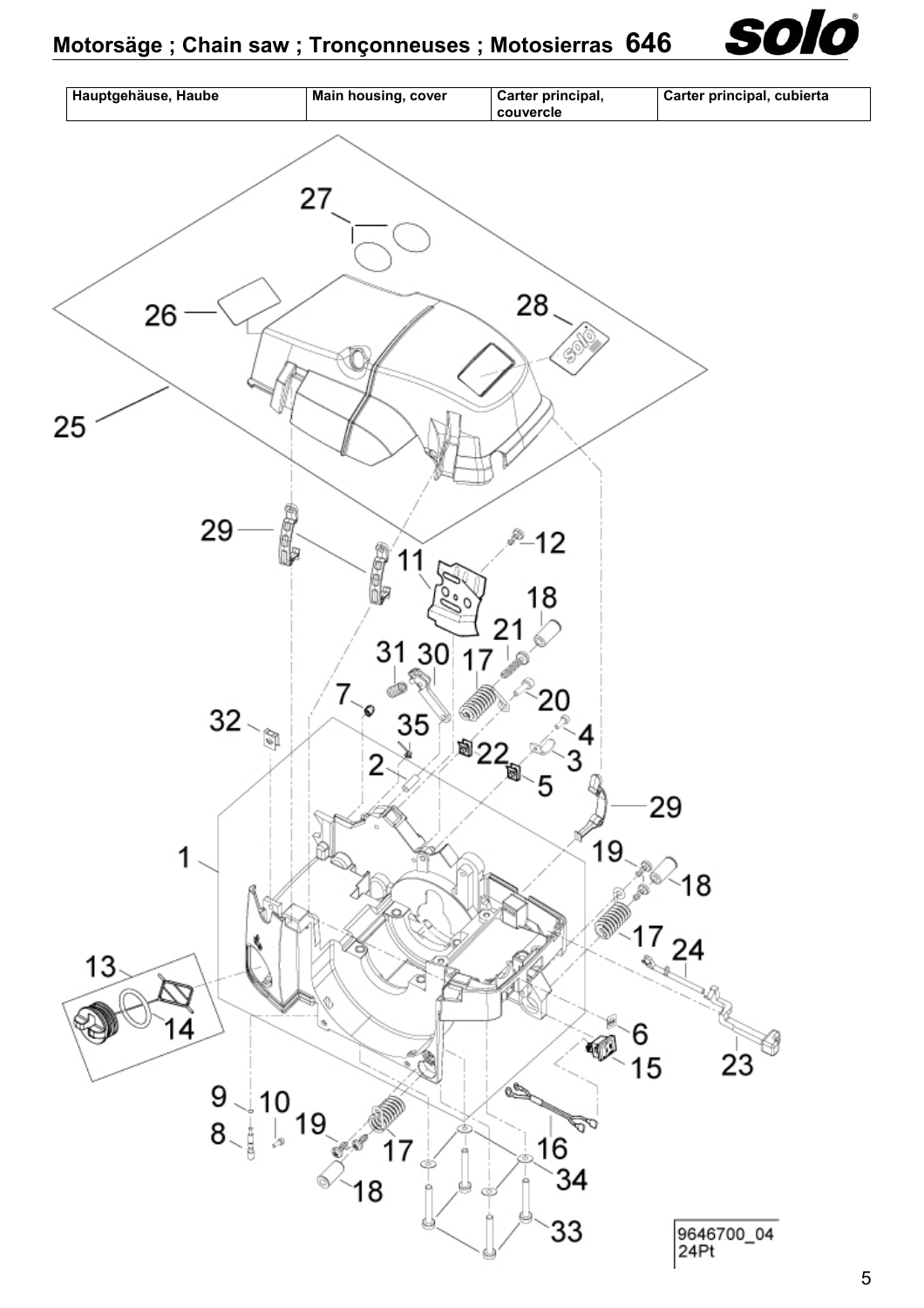

| Bild-Nr.<br>Pos.-No.<br>No.Pos.<br>Pos.-No. | Bestell-Nr.<br>Order-No.<br>No. de Cde<br>Ref.-Nr. | Menge<br>Quantity<br>Nombres<br>Cantidad | Hauptgehäuse, Haube                    | Main housing,<br>cover           | Carter principal,<br>couvercle                    | Carter principal,<br>cubierta        |
|---------------------------------------------|----------------------------------------------------|------------------------------------------|----------------------------------------|----------------------------------|---------------------------------------------------|--------------------------------------|
| 1                                           | 61 00 140                                          | 1                                        | Hauptgehäuse                           | Main housing                     | Carter principal                                  | Carter principal                     |
|                                             |                                                    |                                          | enth. $(-2)$ 1, 2                      | incl. $(->1, 2)$                 | y inclus $(->1, 2)$                               | incl. $(-> 1, 2)$                    |
| $\overline{2}$                              | 00 40 188                                          | 1                                        | Zylinderstift <-)                      | $Pin < -$                        | Goujon <- )                                       | Perno <-)                            |
| 3                                           | 60 43 352                                          | $\mathbf{1}$                             | Kettenfangblech                        | Chain protection plate           | Tôle quide                                        | Chapa parador de cadena              |
| 4                                           | 00 18 337                                          | $\mathbf{1}$                             | Zylinderschraube M5x20 mm              | Screw                            | Vis                                               | Tornillo                             |
| 5                                           | 0028157                                            | 1                                        | <b>Blechmutter M5</b>                  | <b>Nut</b>                       | Écrou                                             | Tuerca                               |
| 6                                           | 00 69 841                                          | $\mathbf{1}$                             | Selbstklebeschild "STOP"               | Sticker "STOP"                   | Autocollant "STOP"                                | Placa "STOP"                         |
| $\overline{7}$                              | 27 00 441                                          | 1                                        | Rückschlagventil                       | Check valve                      | Soupape antiretour                                | Valvula                              |
| 8                                           | 60 74 997 25                                       | 1                                        | Hubstift 3x21,5                        | Pin                              | Goujon                                            | Perno                                |
| $\overline{9}$                              | 00 62 256                                          | $\mathbf{1}$                             | O-Ring 4x1,2                           | O-ring                           | Joint torique                                     | Anillo                               |
| 10                                          | 00 46 145                                          | 1                                        | Bolzen 2/5x31                          | <b>Bolt</b>                      | Axe de retenue                                    | Perno                                |
| 11                                          | 60 43 980                                          | 1                                        | Kettenführungsblech                    | Guide plate                      | Tôle de guidage                                   | Chapa                                |
| 12                                          | 00 13 285                                          | $\mathbf{1}$                             | Linsenblechschraube 3,5x9,5<br>mm      | Screw                            | <b>Vis</b>                                        | Tornillo                             |
| $\overline{13}$                             | 27 00 326                                          | $\mathbf{1}$                             | Tankverschluss, Öl<br>enth. (-> 13, 14 | Oil tank cap<br>incl. (-> 13, 14 | Bouchon réservoir<br>huile<br>y inclus (-> 13, 14 | Tapa de deposito<br>incl. (-> 13, 14 |
| 14                                          | 00 62 147                                          | 1                                        | O-Ring 25,3x2,4 mm <- )                | $O$ -ring $\leq$ -)              | Joint torique <-)                                 | Anillo $\leq$ -)                     |
| 15                                          | 00 84 477                                          | 1                                        | Kurzschlussschalter                    | Short circuit switch             | Interrupteur                                      | Interruptor                          |
| 16                                          | 00 84 876                                          | $\mathbf{1}$                             | Kurzschlusskabel                       | Short circuit cable              | Câble                                             | Cable cortocireuito                  |
| 17                                          | 00 73 397                                          | 3                                        | Dämpfungsfeder 2,5x13,5x33             | Spring                           | Ressort amortisseur                               | Resorte                              |
| 18                                          | 60 74 130                                          | 3                                        | Hülse 11x5,5x22                        | Sleeve                           | Douille                                           | Casquillo                            |
| 19                                          | 00 18 361                                          | 4                                        | Linsenschraube 5x12 mm                 | Screw                            | $\overline{\mathsf{Vis}}$                         | Tornillo                             |
| 20                                          | 00 18 336                                          | 1                                        | Zvlinderschraube M5x16 mm              | Screw                            | Vis                                               | Tornillo                             |
| $\overline{21}$                             | 00 18 275                                          | $\mathbf{1}$                             | Linsenschraube 5x30 mm                 | Screw                            | Vis                                               | Tornillo                             |
| $\overline{22}$                             | 00 28 157                                          | $\mathbf{1}$                             | <b>Blechmutter M5</b>                  | <b>Nut</b>                       | Écrou                                             | Tuerca                               |
| $\overline{23}$                             | 60 74 993                                          | 1                                        | Chokehebel                             | Choke lever                      | Levier choke                                      | Palanca choke                        |
| 24                                          | 60 74 992                                          | $\mathbf{1}$                             | Halbgasstift                           | Pin                              | Boulon                                            | Perno                                |
| 25                                          | 61 00 464                                          | $\mathbf{1}$                             | Haube<br>enth. (-> 50 - 53             | Cover<br>incl. (-> 50 - 53       | Couvercle<br>y inclus (-> 50 - 53                 | Cubierta<br>incl. (-> 50 - 53        |
| 26                                          | 60 42 827                                          | 1                                        | Isolierfolie                           | Isolating foil                   | Feuille isolatrice                                | Laminilla                            |
| $\overline{27}$                             | 00 68 220                                          | $\mathbf{1}$                             | Selbstklebeschild<br>"Gehörschutz"     | Sticker                          | Autocollant                                       | Adhesivo                             |
| 28                                          | 00 68 346                                          | $\mathbf{1}$                             | Selbstklebeschild <- )                 | Sticker <- )                     | Autocollant <- )                                  | Adhesivo <-)                         |
| 29                                          | 28 00 646                                          | 3                                        | Hauben-Federklammer                    | Cover clips                      | Clips de fixation                                 | Pinza de fijación                    |
| 30                                          | 63 00 175 25                                       | 1                                        | <b>Druckblech</b>                      | Pressure plate                   | Tôle                                              | Chapa de presión                     |
| 31                                          | 00 70 253                                          | $\mathbf{1}$                             | Druckfeder 1,5x7x21,5                  | Spring                           | Ressort                                           | Resorte                              |
| 32                                          | 00 28 150                                          | $\mathbf{1}$                             | Blechmutter 3,5 mm                     | <b>Nut</b>                       | Écrou                                             | Tuerca                               |
| 33                                          | 00 18 340                                          | 4                                        | Zylinderschraube M5x40 mm              | Screw                            | Vis                                               | Tornillo                             |
| $\overline{34}$                             | 00 72 140                                          | 4                                        | Scheibe 5,2x12x0,5 mm                  | Washer                           | Rondelle                                          | Arandela                             |
| $\overline{35}$                             | 00 73 439                                          | 1                                        | Drehfeder 1,3x6,8                      | <b>Torsion spring</b>            | Ressort                                           | Resorte                              |
|                                             |                                                    |                                          |                                        |                                  |                                                   |                                      |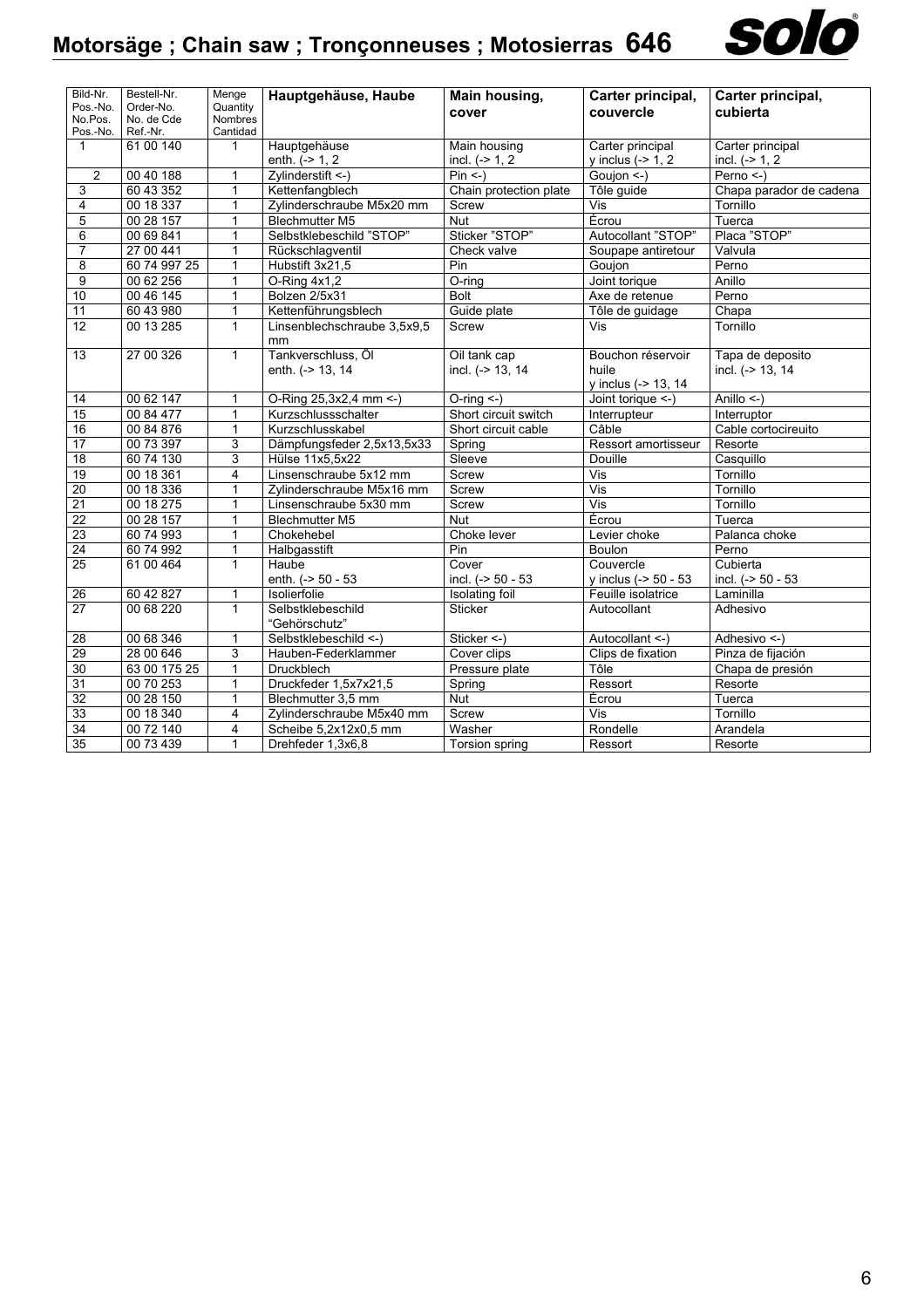

| Bild-Nr.<br>Pos.-No. | Bestell-Nr.<br>Order-No. | Menge<br>Quantity | <b>Starter</b>                       | <b>Starter</b>                        | Lanceur                                | <b>Arrangue</b>                       |
|----------------------|--------------------------|-------------------|--------------------------------------|---------------------------------------|----------------------------------------|---------------------------------------|
| No.Pos.              | No. de Cde               | <b>Nombres</b>    |                                      |                                       |                                        |                                       |
| Pos.-No.             | Ref.-Nr.                 | Cantidad          |                                      |                                       |                                        |                                       |
|                      | 61 00 140                |                   | Hauptgehäuse                         | Main housing                          | Carter principal                       | Carter principal                      |
| 2                    | 24 00 318                |                   | Lüfterrad                            | Fan wheel                             | Turbine                                | Turbina                               |
| 3                    | 00 72 145                |                   | Spannscheibe 8 mm                    | Tension spring                        | Rondelle de tension                    | Arandela elastica                     |
| 4                    | 00 20 145                |                   | Sechskantmutter M8x1                 | Nut                                   | Écrou                                  | Tuerca                                |
| 6                    | 26 00 279                |                   | Starter kompl.<br>enth. $(-56 - 17)$ | Starter compl.<br>incl. $(-8)$ 6 - 17 | Lanceur compl.<br>y inclus $(-8 - 17)$ | Arranque compl.<br>incl. $(-56 - 17)$ |
|                      | 21 00 752                |                   | Startergehäuse                       | Starter housing                       | Carter lanceur                         | Caja de arranque                      |
| 8                    | 26 00 283                |                   | Federkassette                        | Spring cassette                       | Cassette de ressort                    | Caja de resorte                       |
| 9                    | 20 74 419 25             |                   | Seilrolle                            | Rope pulley                           | Poulie de câble                        | Roldana                               |
| 10                   | 00 63 186 25             |                   | Starterseil                          | Starter rope                          | Câble de lanceur                       | Cuerda de arranque                    |
| 11                   | 20 74 209 25             |                   | Starterklinke                        | Starter pawl                          | Cliquet de lanceur                     | Tringuete                             |
| 12                   | 20 74 408 25             |                   | Kulisse                              | Template                              | Coulisse                               | Colisa                                |
| 13                   | 00 73 365                |                   | Federstecker 1,4                     | Pin                                   | Goupille beta                          | Clavija                               |
| 14                   | 20 74 641                |                   | Startergriff                         | Starter handle                        | Poignée de lanceur                     | Empunadura                            |
| 15                   | 00 72 148                |                   | Spannscheibe 4mm                     | Tension spring                        | Rondelle de tension                    | Arandela elastica                     |
| 16                   | 00 31 260                |                   | Scheibe 10x 16x0.5 mm                | Washer                                | Rondelle                               | Arandela                              |
| 17                   | 00 69 889                |                   | Selbstklebeschild <-)                | Decal $\le$ -)                        | Autocollant <-)                        | Etiqueta $\leq$ -)                    |
| 18                   | 00 18 363                | 4                 | insenschraube 5x20 mm                | Screw                                 | Vis                                    | Tornillo                              |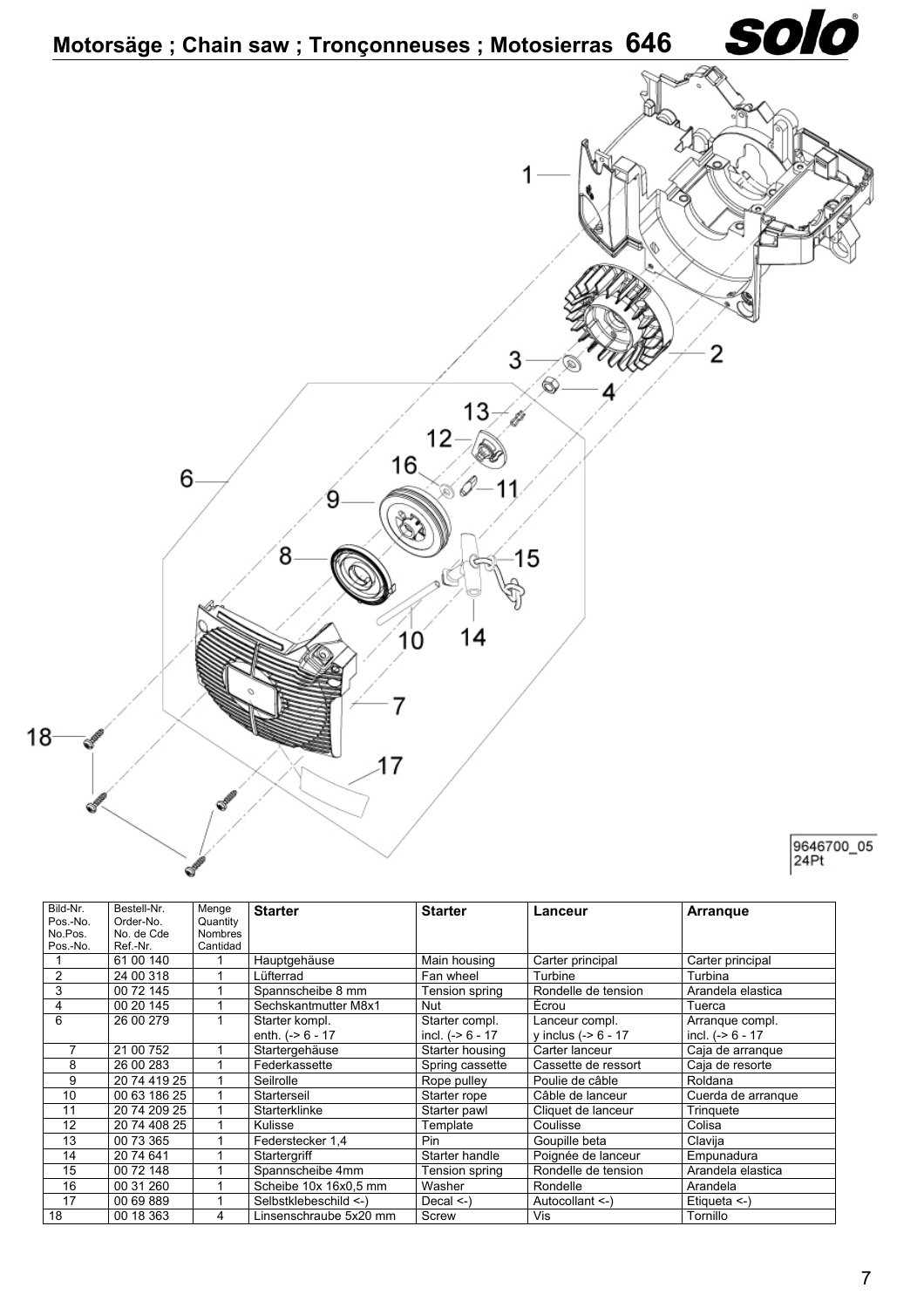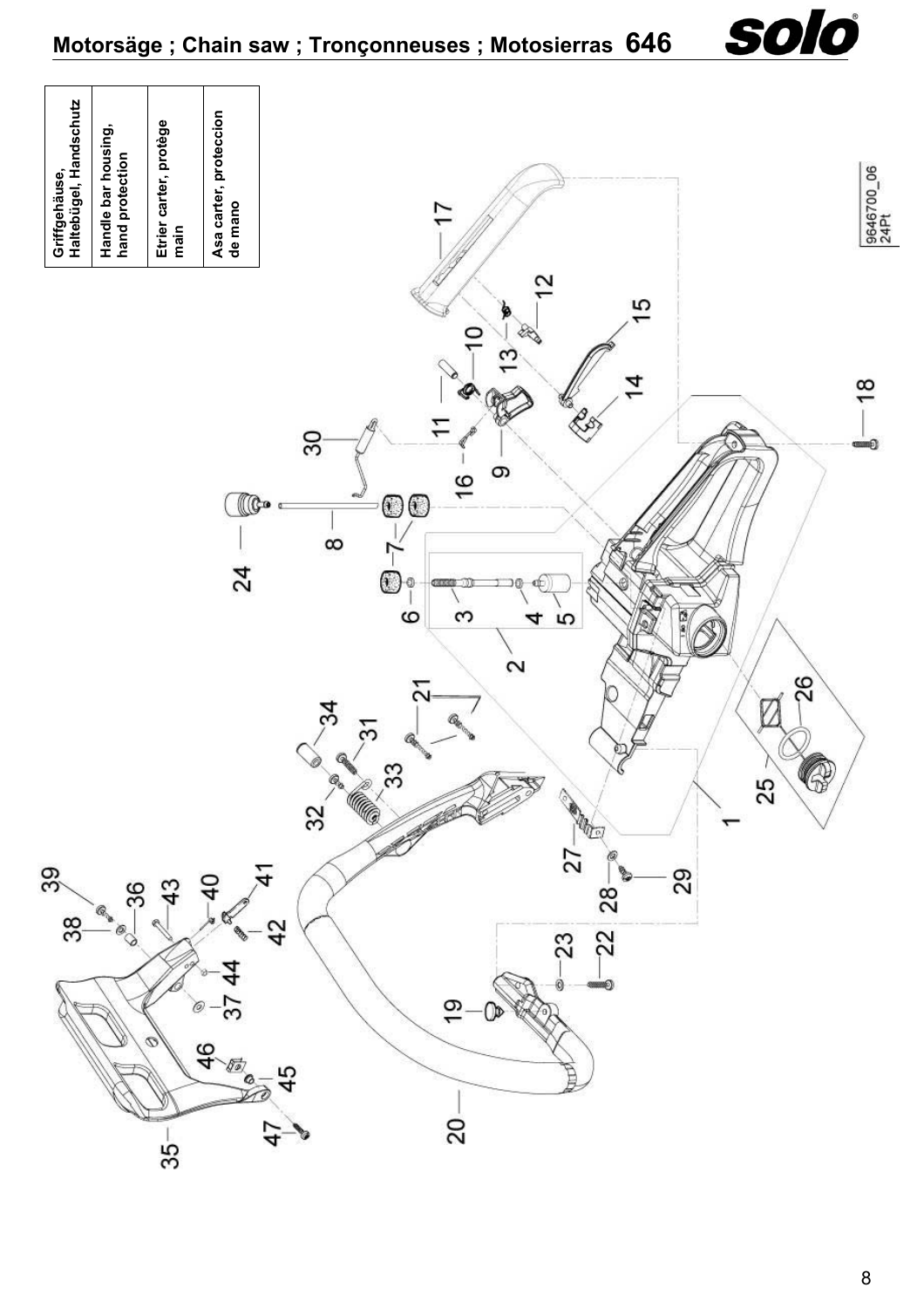

| Bild-Nr.            | Bestell-Nr.            | Menge                   | Griffgehäuse, Haltebügel,                       | Handle bar              | Etrier carter,                     | Asa carter,             |
|---------------------|------------------------|-------------------------|-------------------------------------------------|-------------------------|------------------------------------|-------------------------|
| Pos.-No.            | Order-No.              | Quantity                | <b>Handschutz</b>                               | housing, hand           | protège main                       | proteccion de           |
| No.Pos.<br>Pos.-No. | No. de Cde<br>Ref.-Nr. | Nombres<br>Cantidad     |                                                 | protection              |                                    | mano                    |
| $\mathbf{1}$        | 61 00 137              | $\mathbf{1}$            | Griffgehäuse                                    | Handle bar housing      | Etrier carter                      | Asa carter              |
|                     |                        |                         | enth. $(-2)$ 1-5                                | incl. $(-> 1 - 5$       | y inclus $(-> 1 - 5$               | incl. $(-> 1 - 5$       |
| $\overline{2}$      | 27 00 354              | $\mathbf{1}$            | Benzinsucher, kompl.                            | Fuel pick-up, compl.    | Crépine d'essence, cpl.            | Busador, compl.         |
|                     |                        |                         | enth. $(-2 - 5)$                                | incl. $(-2 - 5)$        | y inclus $(-2 - 5$                 | incl. $(-2 - 5)$        |
| 3                   | 60 63 341              | 1                       | Kraftstoffschlauch 3x178                        | Fuel hose               | Tuyau                              | Tubo gasolina           |
| 4                   | 00 73 351              | $\mathbf{1}$            | Schlauchöse                                     | Tube eye                | Collier                            | Ojete                   |
| 5                   | 27 00 135              | $\mathbf{1}$            | Benzinsucher <- ))                              | Fuel pick-up <-))       | Crépine d'essence <-))             | Busador <- ))           |
| 6                   | 00 73 351              | 1                       | Schlauchöse                                     | Tube eye                | Collier                            | Ojete                   |
| $\overline{7}$      | 60 63 301              | 3                       | Schlauchdurchführung                            | Hose guide              | Oeillet                            | Ojete de tubo           |
| 8                   | 00 64 623              | 1                       | Schlauch 3x1,5x150mm                            | Hose                    | Tuyau                              | Tubo                    |
| 9                   | 60 74 822              | $\mathbf{1}$            | Gashebel                                        | Gas lever               | Gachette gaz                       | Acelerador              |
| 10                  | 00 73 392              | $\mathbf{1}$            | Gashebelfeder                                   | Throttle control spring | Ressort de gachette                | Resorte acelerador      |
| 11                  | 60 74 988              | 1                       | Lagerstift 6x21                                 | Pin                     | Axe de gâchette                    | Perno                   |
| 12                  | 60 74 292              | $\mathbf{1}$            | Blockierhebel                                   | Stop lever              | Levier de blocage                  | Palanca                 |
| 13                  | 00 73 398              | 1                       | Drehfeder 0,7x7,7                               | Spring                  | Ressort                            | Resorte                 |
| 14                  | 60 74 104              | $\mathbf{1}$            | Lager Sicherungshebel                           | Bearing safety lever    | Roulement                          | Cojinete                |
| 15                  | 60 74 106              | $\mathbf{1}$            | Sicherungshebel                                 | Safety lever            | Levier de sécurité                 | Palanca de seguro       |
| 16                  | 20 36 412              | $\mathbf{1}$            | Gasgestänge 2                                   | Throttle linkage 2      | Tringlerie des gaz 2               | Varillaje de gas 2      |
| 17                  | 60 73 112              | $\mathbf{1}$            | Griffschale                                     | Handle cup              | Poigée arrière                     | Cascara                 |
| 18                  | 00 18 257              | 1                       | Linsenschraube 5x25 mm                          | Screw                   | Vis                                | Tornillo                |
| 19                  | 00 94 294              | $\overline{1}$          | Anschlagpuffer                                  | <b>Buffer</b>           | <b>Butée</b>                       | Tope                    |
| 20                  | 60 74 652              | $\overline{1}$          | Haltebügel                                      | Handle bar              | Étrier                             | Asa                     |
| 21                  | 00 18 275              | $\overline{2}$          | Linsenschraube 5x30 mm                          | Screw                   | Vis                                | Tornillo                |
| $\overline{22}$     | 00 18 363              | $\mathbf{1}$            | Linsenschraube 5x20 mm                          | Screw                   | Vis                                | Tornillo                |
| $\overline{23}$     | 00 30 108              | 1                       | Scheibe 5,3 mm                                  | Washer                  | Rondelle                           | Arandela                |
| 24                  | 27 00 414              | $\overline{\mathbf{1}}$ | Entlüftungsstutzen                              | Ventilation socket      | Manchon d'aération                 | Munon                   |
| $\overline{25}$     | 27 00 445              | $\overline{1}$          | Tankverschluss, Benzin                          | Tank cap                | Bouchon réservoir                  | Tapa de deposito        |
|                     |                        |                         | enth. (-> 25, 26                                | incl. (-> 25, 26        | y inclus (-> 25, 26                | incl. (-> 25, 26        |
| 26                  | 00 62 347              | $\mathbf{1}$            | Dichtung 25x3 mm <- )                           | Gasket <-)              | Joint $\leq$ -)                    | $\overline{J}$ unta <-) |
| 27                  | 00 98 121              | 1                       | Fangsicherung                                   | Safety catch            | Frein                              | Sequridad               |
| 28                  | 00 72 144              | $\mathbf{1}$            | Sicherungsscheibe 5 mm                          | Tension washer          | Rondelle de tension                | Arandela elastica       |
| 29                  | 00 18 362              | $\mathbf{1}$            | Linsenschraube 5x10 mm                          | Screw                   | Vis                                | Tornillo                |
| 30                  | 28 00 352              | 1                       | Gasgestänge 1                                   | Throttle linkage 1      | Tringlerie des gaz 1               | Varilla 1               |
| $\overline{31}$     | 00 18 274              | $\mathbf{1}$            | Linsenschraube 5x16 mm                          | Screw                   | Vis                                | Tornillo                |
| 32                  | 00 18 361              | $\mathbf{1}$            | Linsenschraube 5x12 mm                          | Screw                   | Vis                                | Tornillo                |
| 33                  | 00 73 397              | $\overline{1}$          | Dämpfungsfeder 2,5x13,5x33                      | Spring                  | Ressort amortisseur                | Resorte                 |
| 34                  | 60 74 130              | $\mathbf{1}$            | Hülse 11x5,5x22                                 | Sleeve                  | Douille                            | Casquillo               |
| 35                  | 68 00 239              | $\mathbf{1}$            | Handschutz                                      | Hand protection         | Protège main                       | Proteccion de mano      |
| 36                  | 00 42 306              | $\mathbf{1}$            | Hülse 7/5,3x9,5                                 | Sleeve                  | Douille                            | Casquillo               |
| 37                  | 00 72 140              | $\mathbf{1}$            | Scheibe 5,2x12x0,5 mm                           | Washer                  | Rondelle                           | Arandela                |
| 38                  | 00 30 108              | $\overline{1}$          | Scheibe 5,3 mm                                  | Washer                  | Rondelle                           | Arandela                |
| 39                  | 00 18 257              | $\mathbf{1}$            | Linsenschraube 5x25 mm                          | Screw                   | Vis                                | Tornillo                |
| 40                  | 00 73 439              | $\overline{1}$          | Drehfeder 1,3x6,8                               | <b>Torsion spring</b>   | Ressort                            | Resorte                 |
| 41                  | 63 00 175 25           | $\mathbf{1}$            | Druckblech                                      | Pressure plate          | Tôle                               | Chapa de presión        |
| 42<br>43            | 00 70 253<br>60 32 669 | 1<br>$\overline{1}$     | Druckfeder 1,5x7x21,5                           | Spring                  | Ressort<br>$\overline{\text{Vis}}$ | Resorte                 |
| 44                  | 00 28 118              | $\mathbf{1}$            | Sechskantschraube M4x32mm<br>Sechskantmutter M4 | Screw<br>Nut            | Écrou                              | Tornillo<br>Tuerca      |
| 45                  | 00 44 280              | $\mathbf{1}$            | Rohrniet                                        | Rivet                   | Rivet                              | Remache                 |
| 46                  | 00 28 150              | $\mathbf{1}$            | Blechmutter 3,5 mm                              | Nut                     | Écrou                              | Tuerca                  |
| 47                  | 00 18 355              | 1                       |                                                 | Screw                   | Vis                                | Tornillo                |
|                     |                        |                         | Linsenschraube 4x16 mm                          |                         |                                    |                         |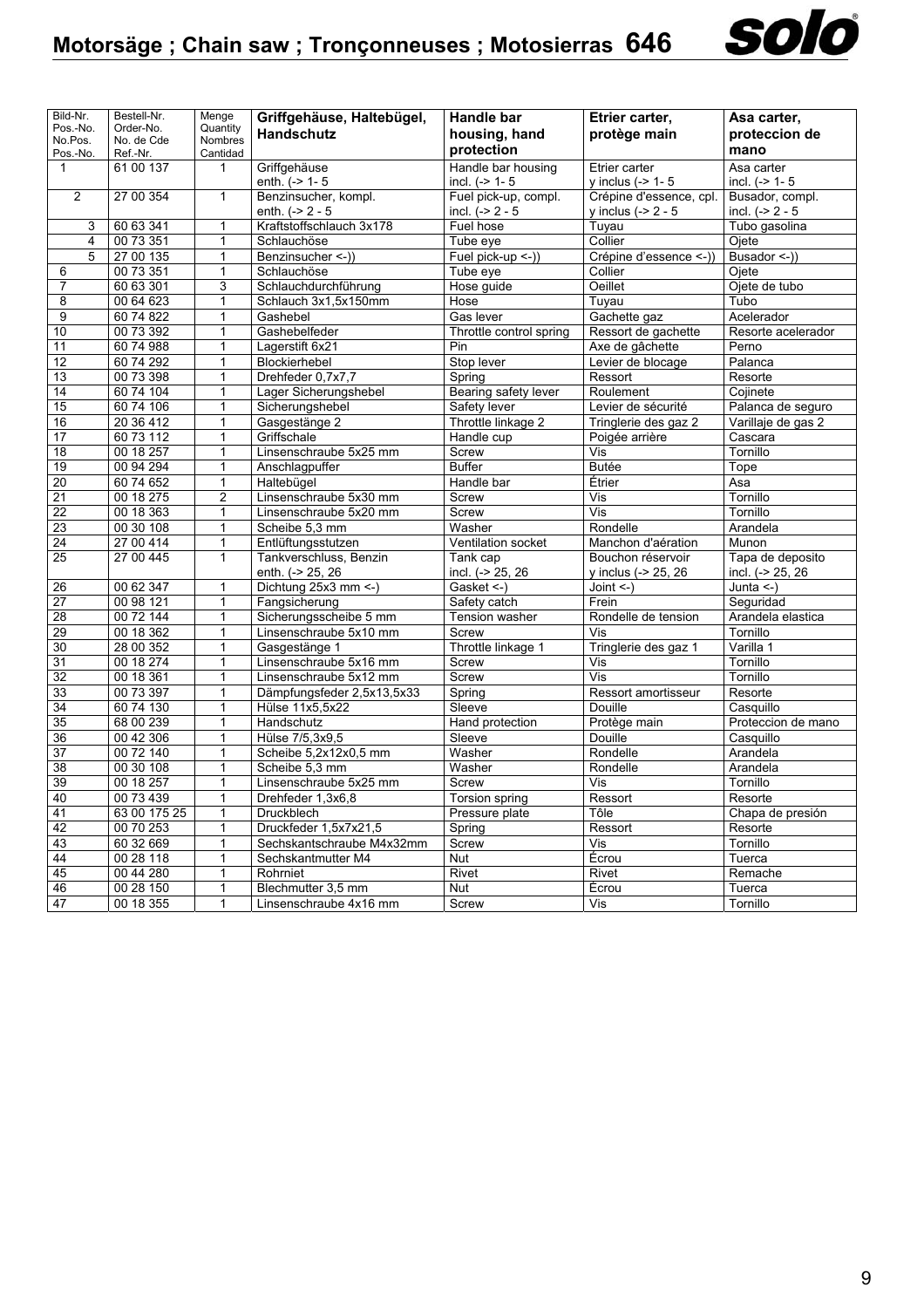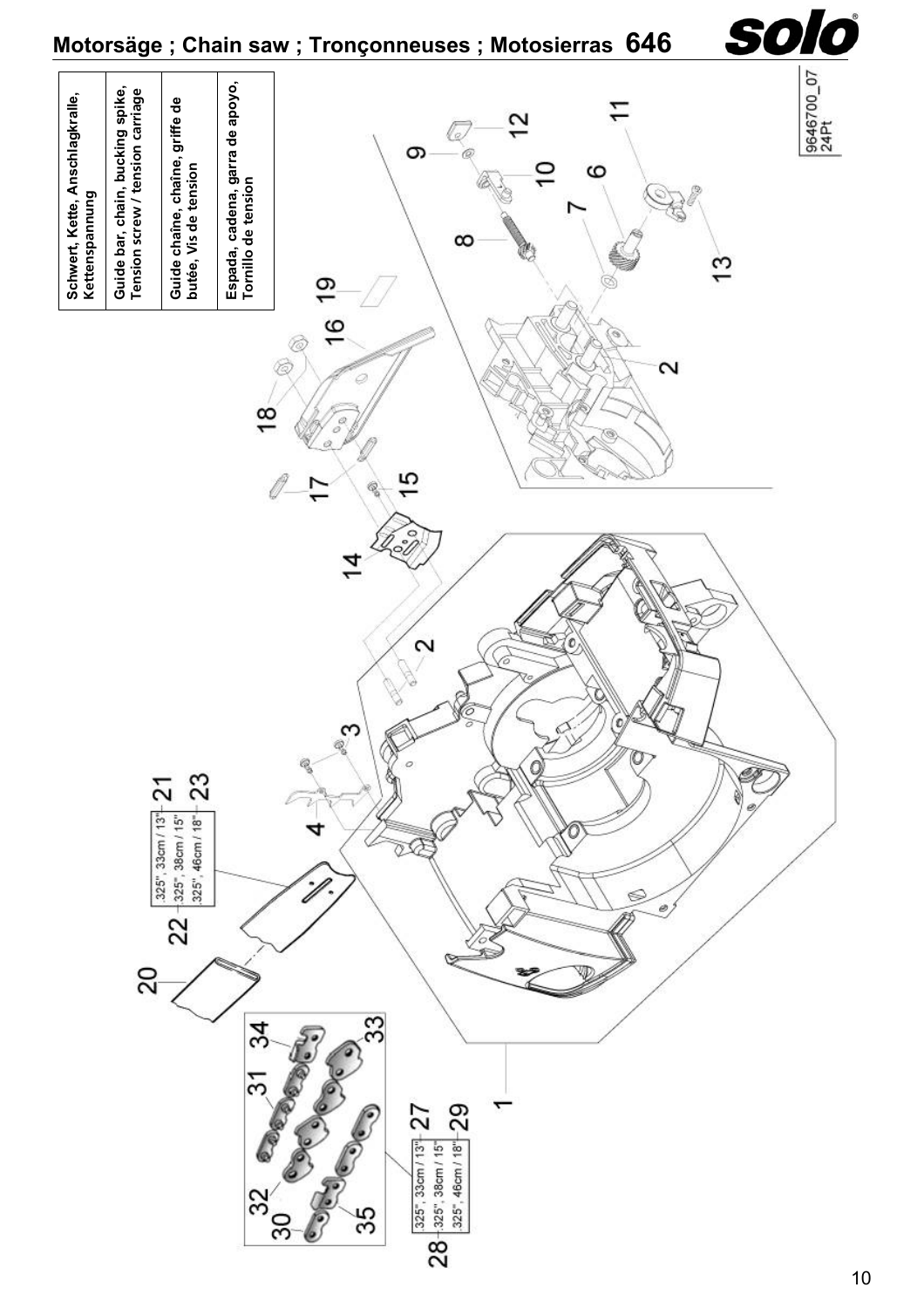|                      |                          |                         | Motorsäge; Chain saw; Tronçonneuses; Motosierras 646                     |                                          |                                                | solo                                      |
|----------------------|--------------------------|-------------------------|--------------------------------------------------------------------------|------------------------------------------|------------------------------------------------|-------------------------------------------|
| Bild-Nr.<br>Pos.-No. | Bestell-Nr.<br>Order-No. | Menge<br>Quantity       | Schwert, Kette,<br>Anschlagkralle,                                       | Guide bar, chain,<br>bucking spike,      | Guide chaîne,<br>chaîne, griffe de             | Espada, cadena,<br>garra de apoyo,        |
| No.Pos.<br>Pos.-No.  | No. de Cde<br>Ref.-Nr.   | Nombres<br>Cantidad     | Kettenspannung                                                           | Tension screw /<br>tension carriage      | butée, Vis de<br>tension                       | Tornillo de tension                       |
| $\mathbf{1}$         | 61 00 140                | $\mathbf{1}$            | Hauptgehäuse<br>enth. $(-> 1, 2)$                                        | Main housing<br>incl. $(->1, 2)$         | Carter principal<br>y inclus $(-> 1, 2)$       | Carter principal<br>incl. $(-> 1, 2)$     |
| $\overline{2}$       | 00 18 380                | $\overline{2}$          | Stiftschraube M8x18 mm <- )                                              | $Screw < -$                              | $Vis < -$                                      | Tornillo <-)                              |
| 3                    | 00 18 362                | $\overline{c}$          | Linsenschraube 5x10 mm                                                   | Screw                                    | Vis                                            | Tornillo                                  |
| 4                    | 60 43 351                | $\mathbf{1}$            | Anschlagkralle                                                           | <b>Bucking spike</b>                     | Griffe de butée                                | Garra de apoyo                            |
| 6                    | 60 31 306                | $\mathbf{1}$            | Einstellschraube                                                         | F. H. Screw                              | Vist.c.                                        | Tornillo                                  |
| $\overline{7}$       | 00 62 174                | $\mathbf{1}$            | O-Ring                                                                   | O-ring                                   | Joint torique                                  | Anillo                                    |
| 8                    | 60 31 305                | $\mathbf{1}$            | Kettenspannschraube                                                      | Chain tension screw                      | Vis de tension                                 | Tornillo de tension                       |
| 9                    | 00 31 572                | $\mathbf{1}$            | Scheibe $4 \times 8 \times 0,5$ mm                                       | Washer                                   | Rondelle                                       | Arandela                                  |
| 10                   | 63 00 348                | $\mathbf{1}$            | Spannschlitten                                                           | Tension carriage                         | Support                                        | Carro                                     |
| 11                   | 60 74 124                | $\mathbf{1}$            | Getriebeabdeckung                                                        | Gear cover                               | Couvercle de<br>engrenage                      | Tapa de engranaje                         |
| 12                   | 60 74 125                | $\mathbf{1}$            | Lagerung                                                                 | Support                                  | Support                                        | Soporte                                   |
| 13                   | 00 18 354                | $\mathbf{1}$            | Linsenschraube 4x12 mm                                                   | Screw                                    | Vis                                            | Tornillo                                  |
| $\overline{14}$      | 60 43 980                | $\mathbf{1}$            | Kettenführungsblech                                                      | Guide plate                              | Tôle de guidage                                | $\overline{Chapa}$                        |
| 15                   | 00 13 285                | $\mathbf{1}$            | Linsenblechschraube<br>$3,5x9.5$ mm                                      | Screw                                    | Vis                                            | Tornillo                                  |
| 16                   | 60 11 728 25             | 1                       | Schwertabdeckung                                                         | Chain guard                              | Carter de chaîne                               | Cubierta espada                           |
| 17                   | 60 74 696                | $\overline{\mathbf{c}}$ | Gleitschuh                                                               | Guide shoe                               | Patin                                          | Patin                                     |
| $\overline{18}$      | 00 20 214                | $\overline{c}$          | Sechskantmutter M8                                                       | <b>Nut</b>                               | Écrou                                          | Tuerca                                    |
| 19                   | 00 69 788                | $\mathbf{1}$            | Selbstklebeschild                                                        | <b>Sticker</b>                           | Autocollant                                    | Adhesivo                                  |
| 20                   | 60 71 258                | $\mathbf{1}$            | Kettenschutz                                                             | Scabbrad                                 | Fourreau de chaîne                             | Proteccion cadena                         |
| 21                   | 69 00 342                |                         | Führungsschiene, .325",<br>33 cm (13")                                   | Guide bar, .325",<br>33 cm (13")         | Guide, .325",<br>33 cm (13")                   | Espada, .325",<br>33 cm (13")             |
| 22                   | 69 00 343                |                         | Führungsschiene, .325",<br>38 cm (15")                                   | Guide bar, .325",<br>38 cm (15")         | Guide, .325",<br>38 cm (15")                   | Espada, .325",<br>38 cm (15")             |
| 23                   | 69 00 861                |                         | Führungsschiene, .325",<br>46 cm (18")                                   | Guide bar, .325",<br>46 cm (18")         | Guide, .325",<br>46 cm (18")                   | Espada, .325",<br>46 cm (18")             |
| 27                   | 69 00 704                |                         | Halbmeiselkette 33 cm<br>(13").325" 56 Treibglieder<br>enth. (-> 30 - 35 | Chain 13" (33 cm)<br>incl. (-> 30 - 35   | Chaîne 13" (33 cm)<br>y inclus (-> 30 - 35     | Cadena 13" (33 cm)<br>incl. (-> 30 - 35   |
| 28                   | 69 00 875                |                         | Halbmeiselkette 38 cm<br>(15").325" 64 Treibglieder<br>enth. (-> 30 - 35 | Chain 15" (38 cm)<br>incl. (-> 30 - 35   | Chaîne 15" (38 cm)<br>y inclus (-> $30 - 35$ ) | Cadena 15" (38 cm)<br>incl. (-> 30 - 35   |
| 29                   | 69 00 884                |                         | Halbmeiselkette 46cm (18").325"<br>72 Treibglieder<br>enth. (-> 30 - 35  | Chain 18" (46 cm)<br>incl. $(-> 30 - 35$ | Chaîne 18" (46 cm)<br>v inclus $(-)$ 30 - 35   | Cadena 18" (46 cm)<br>incl. (-> 211 - 216 |
| 30                   | 05 40 205                |                         | Verbindungsglied, ohne Niet                                              | Connection link w/o rivet                | Maillon sans rivet                             | Eslabon de connexion                      |
| 31                   | 05 40 249                |                         | Verbindungsglied mit Niet                                                | Connection link with rivet               | Maillon avec rivet                             | Eslabon con remache                       |
| 32                   | 05 40 250                |                         | Treibglied                                                               | Drive link                               | Maillon entraineur                             | Eslabon de mango                          |
| 33                   | 05 40 251                |                         | Sicherheitstreibglied                                                    | Safety conn.                             | Maillon de sécurité                            | Eslabon                                   |
| 34                   | 05 40 203                |                         | Linksschneider                                                           | Left cutter                              | Gouge gauche                                   | Cortador izquierda                        |
| 35                   | 05 40 204                |                         | Rechtsschneider <- )                                                     | Right cutter $\leq$ -)                   | Gouge droite <-)                               | Cortador derecha <-)                      |

### $\mathbf{D}$

#### **Allgemeine Richtlinien für die Bestellung von Original SOLO Ersatzteilen:** Voraussetzung für eine

reibungslose Erledigung sind folgende Angaben: 1. Ersatzteil-Bestellnummer

2. Gewünschte Anzahl

 3. Typenbezeichnung des Geräts Diese Ersatzteilliste ist für die Lieferung und Ausstattung von SOLO Erzeugnissen unverbindlich. Im Interesse der technischen Weiterentwicklung bleiben Konstruktionsänderungen vorbehalten.

#### **GB General Directions for Ordering Original SOLO**

**Spare Parts:** For correct and diligent processing of your order, please give the following information:

- 
- 1. Spare Part number<br>2. Ouantity **Quantity**
- 3. Model and serial number

 4. Shipping instructions Delivery is made in accordance with our general sales and delivery conditions. This spare parts list is non-committal for us with regard to delivery and layout of SOLO products. In favour of technical improvements, design modifications are subject to change without notice.

## $\sqrt{F}$

**Directives générales pour les commandes de pièces de rechange d'origine SOLO:** Il est indispensable de préciser dans toutes les

- commandes de pièces: 1. le numéro de référence
	- de la pièce
	-

 2. la quantité 3. le type de la machine 4. le mode d'expédition Les livraisons sont effectuées dans le cadre de nos conditions générales de vente. Toutes modifications réservées.

## $\left( \mathsf{E}\right)$

**Directivas Generales de pedido de la firma SOLO:**

Por adelantado de un arreglo sin dificultades necesitamos siguientes indicaciónes:

1. Número de repuesto

- 2. Numero de cantidad
- 3. Modelo y número de serial 4. Instrucción de Envió Esta lista de repuestos no es obligatoria para los envios y/o forma de equipo de los

productos SOLO. En el interés del constante

desarollo debemos reservarmos el derecho de cambios.